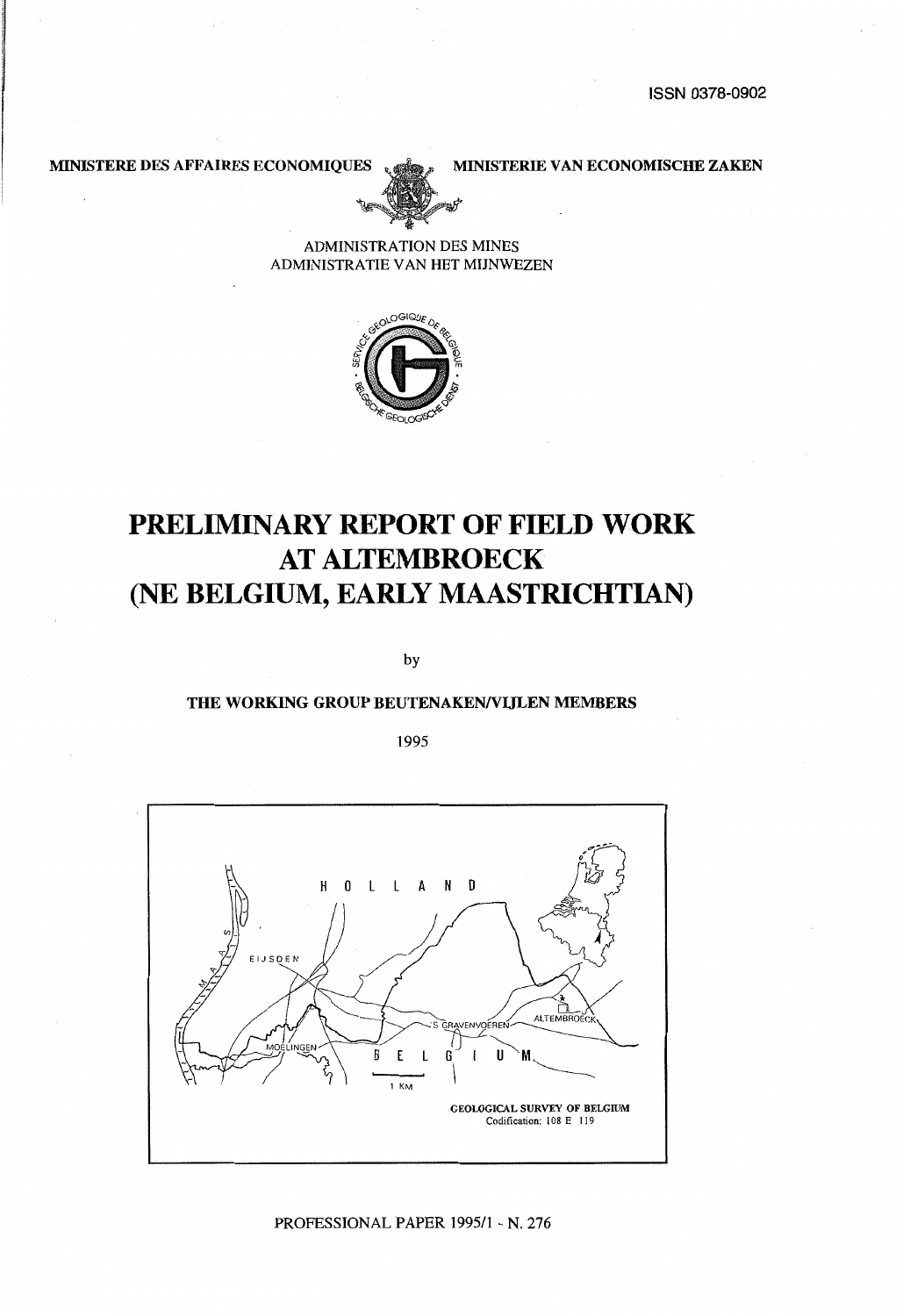#### MINISTERE DES AFFAIRES ECONOMIQUES - MINISTERIE VAN ECONOMISCHE ZAKEN

 $\Delta E_{\rm{eff}}=0.01$ 

ADMINISTRATION DES MINES - ADMINISTRATIE VAN HET MIJNWEZEN SERVICE GEOLOGIQUE DE BELGIQUE- BELGISCHE GEOLOGISCHE DIENST PROFESSIONAL PAPER 1995/1 , N.276, 20 p., 3 fig.

# **PRELIMINARY REPORT OF FIELD WORK AT ALTEMBROECK**  (NE **BELGIUM, EARLY MAASTRICHTIAN)**

by

#### THE WORKING GROUP BEUTENAKEN/VIJLEN MEMBERS<sup>1</sup>

1995

John W.M. JAGT<sup>2</sup>, Mart DECKERS<sup>3</sup>, Annie V. DHONDT<sup>4</sup>, Rudi W. DORTANGS<sup>5</sup>, P.J. (Sjeuf) FELDER<sup>6</sup>, Werner M. FELDER<sup>7</sup>, Manfred JAGER<sup>8</sup>, Norbert KEUTGEN<sup>9</sup>, Marcel KUYPERS<sup>10</sup>, Ger MICHELS<sup>11</sup>, Jef REYNDERS<sup>12</sup>, Eric SIMON<sup>13</sup>, Raymond VAN DER HAM<sup>14</sup>, Paul VAN KNIPPENBERG<sup>15</sup> & Renée VAN NEER<sup>16</sup>

Edition Imprimerie du Ministere des Affaires Economiques Rue de Mot, 24-26- 1040 Bruxelles **Avril 1995** 

Comite editorial: L. Dejonghe, P. Laga, R. Paepe Service Geologique de Belgique Rue Jenner, 13- 1040 Bruxelles

Uitgeverij Drukkerij van het Ministerie van Economische Zaken De Motstraat, 24-26- 1040 Brussel April 1995

Commissie van uitgevers: L. Dejonghe, P. Laga, R. Paepe Belgische Geologische Dienst Jennerstraat, 13- 1040 Brussel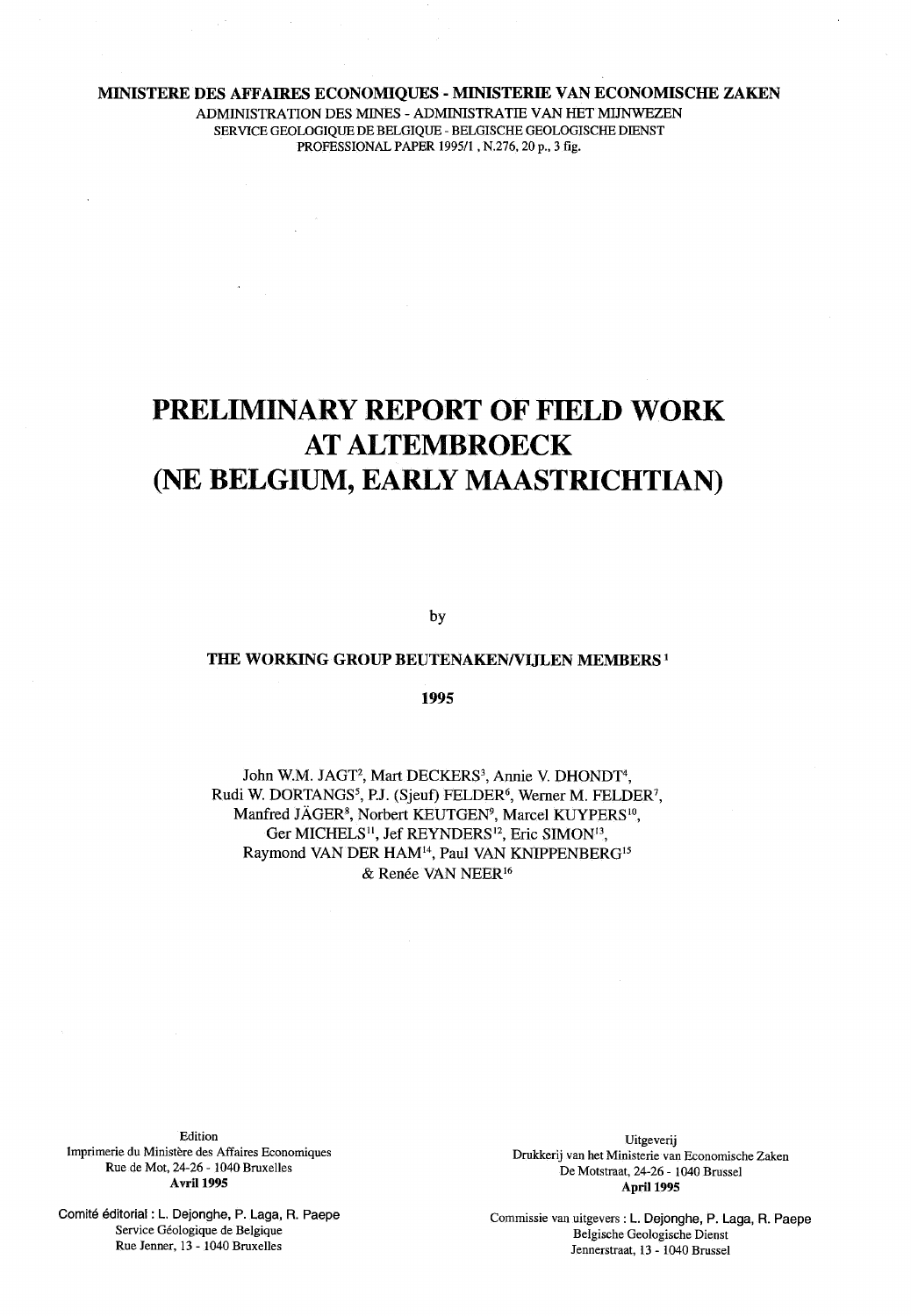### **ABSTRACT.**

- Rich collections of macro- and microfossils collected during recent field work at a section exposing strata assigned to the Vijlen Member of the Gulpen Formation, of early Maastrichtian age, at Altemb-roeck (municipality of 's Gravenvoeren [Fouron-le-Comte], province of Limburg, Belgium) are briefly described and the resultant biozonation discussed. Belemnites suggest a correlation of part of the Altembroeck section with the middle sumensis Zone (late Early Maastrichtian) of the NW German standard section at Kronsmoor. Benthic foraminifera/ ostracods, galeritid echinoids and serpulids corroborate such an age assignment. Detailed descriptions of the various faunal elements recognised are deferred to another occasion.

#### **KEYWORDS.**

- Vijlen Member (Gulpen Formation), early Maastrichtian, Belgium, biostratigraphy.
- 1. Contribution no. 1 of the 'Vijlen Werkgroep'.
- 2. Dienst KCO, Natuurhistorisch Museum Maastricht, Postbus 882, NL-6200 AW Maastricht, The Netherlands.
- 3. Boterbloemstraat 26, NL-5953 GJ Reuver, The Netherlands.
- 4. Koninklijk Belgisch Instituut voor Natuurwetenschappen, Paleontologie, Vautierstraat 29, B-1040 Brussel, Belgium.
- 5. Hoofdstraat 36, NL-6436 CG Amstenrade, The Netherlands.
- 6. Université de Liège, Place du Vingt Août 7, B-4000 Liège, Belgium.
- 7. Rijks Geologische Dienst, Postbus 126, NL-6400 AC Heerlen, The Netherlands.
- 8. Rohrbach-Zement, D-72359 Dotternhausen, Germany.
- 9. Schildstraße 17, D-52062 Aachen, Germany.
- 10. Raevenstraat 27, NL-6014 BA Ittervoort, The Netherlands.
- 11. Da Costastraat 14, NL-5922 TB Venlo, The Netherlands.
- 12. Huidevetterstraat 18, B-3530 Houthalen, Belgium.
- 13. Koninklijk Belgisch Instituut voor Natuurwetenschappen, Paleontologie, Vautierstraat 29, B-1040 Brussel, Belgium.
- 14. Piet Heinstraat 6, NL-2628 RK Delft, The Netherlands.
- 15. Gelrestraat 10, NL-5995 XH Kessel, The Netherlands.
- 16. Fazantstraat 25, NL-6135 EE Sittard, The Netherlands.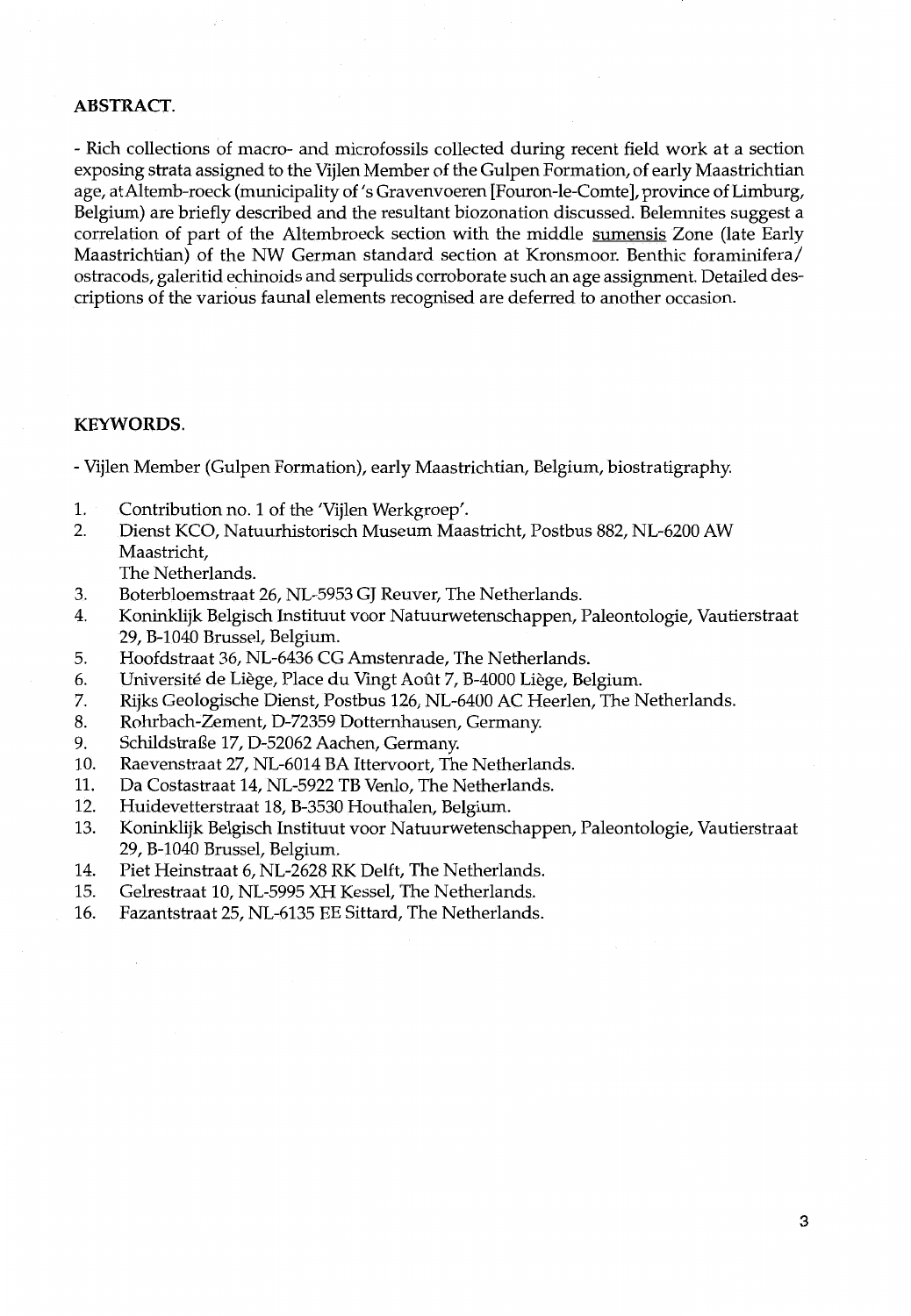

**GEOWGICAL SURVEY OF BELGIUM**  Codification: 108 E 119

Figure 1.- Locality map showing location ofAltembroeck section (star) near Altembroeck castle, 's Gravenvoeren (Voer, Belgium).

 $\sim$ 

**.j:>.**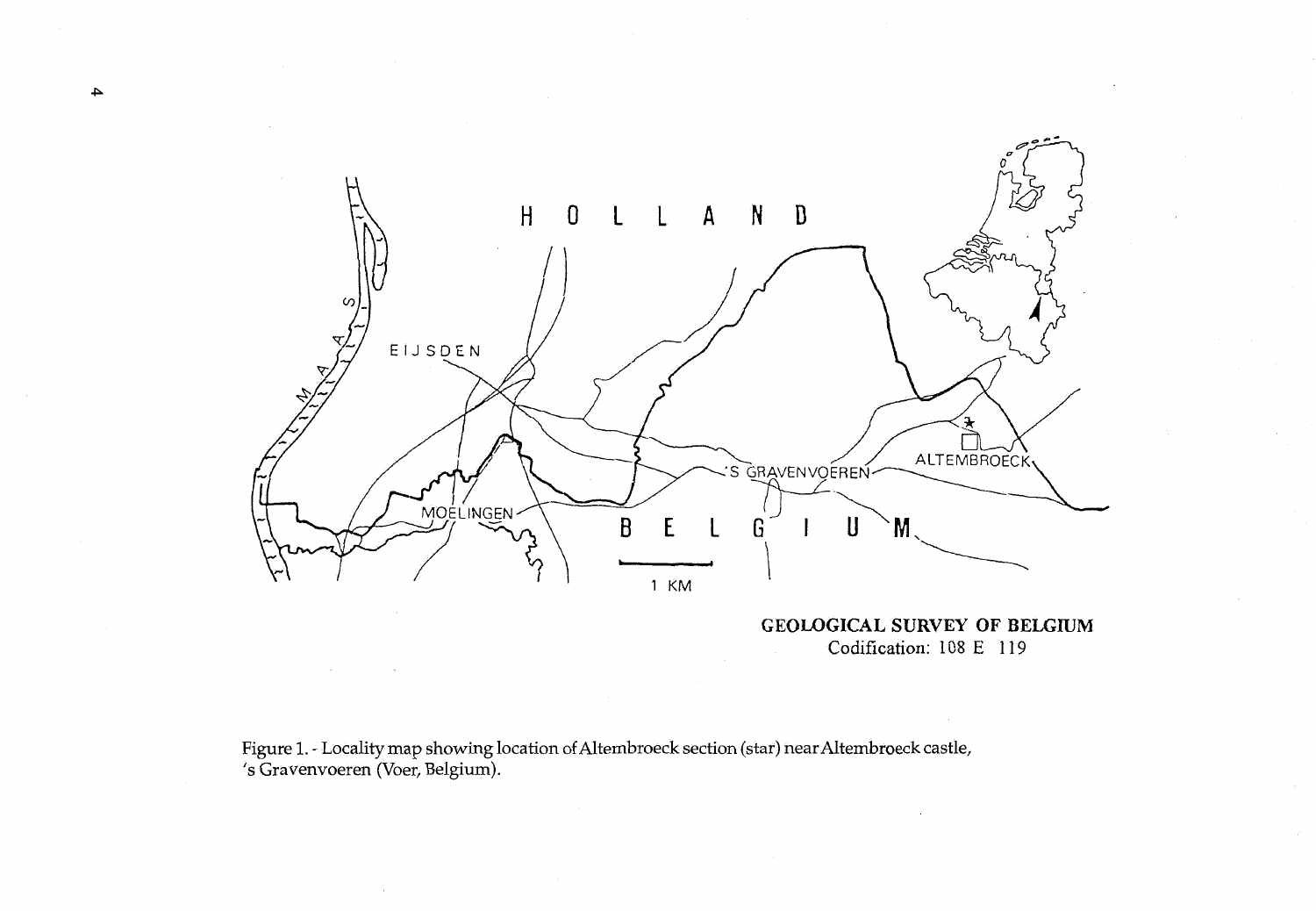# 1.-INTRODUCTION

It is widely known that the refined lithostratigraphical subdivision (W.M. FELDER, 1975) of the Upper Cretaceous-Lower Palaeocene strata outcropping in the type area of the Maastrichtian Stage is not matched by a comparably detailed biozonation. In fact, only recently has it proved possible to determine the stratigraphical age of the Beutenaken Member and the lower part of the Vijlen Member (Gulpen Formation), on the basis of calcareous nannofossils (VERBEEK, 1983) and belemnites (KEUTGEN & VAN DER TUUK, 1991) (but see also SLIMANI, 1994). However, many uncertainties remain, despite the fact that quite a number of problems have lately been resolved by combining bioclast and benthic foraminifera/ ostracod assemblages, in particular those of the Vijlen Member in its type area (P.J. FELDER & BLESS, 1994). In view of the fact that bioclast assemblages cannot be used to determine the stratigraphical age of the strata involved and that benthic foraminifera and ostracods can be used locally only, it was decided in the spring of 1992 to select a number of key sections between Maastricht, Liege and Aachen.

These key sections should expose the uppermost part of the late Campanian Zeven Wegen and Beutenaken Members and the lower/middle part of the Vijlen Member, and preferably yield age-diagnostic macrofossils such as belemnites and ammonites. A number of these sections are found in disused quarries and field work carried out between November 1992 and October 1993 at the Altembroeck section east of's Gravenvoeren (Figure 1} exposed the entire section once again, with the exception of its lowermost part. It is planned in the near future to drill a well so as to reach the top of the underlying Vaals Formation of early Campanian age. Preliminary correlations based on bioclast assemblages (P.J. FELDER, in prep.) indicate that the base of the Altembroeck section as exposed during the field work is situated c. 8 metres above the top of the underlying Vaals Formation.

It is planned to have similar field work sessions of the so-called 'Vijlen Groep' at the other key localities, and to present interim reports from time to time. Eventually all data will be brought together in a final report which will discuss in detail all fossil groups used for biozonation and illustrate typical representatives of all groups studied.

Below data on selected macro- and microfossil groups are presented; it should be borne in mind that these are of a preliminary nature, that not all of the extensive samples collected have been processed yet, and that analyses of calcareous nannoplankton and dinoflagellate assemblages are under way.

# 2.- LITHOSTRATIGRAPHY (W.M. FELDER & REYNDERS)

The Altembroeck section ('s Gravenvoeren [Fouron-le-Comte], province of Limburg [Voer], northeast Belgium) is situated in a disused quarry; it is exposure 62C-159 of the Netherlands Rijks Geologische Dienst/Geologisch Bureau [Kartering], sheet 62C, co-ordinates 183.500/ 303.410. Illustrated in Figure 2 is the lithological log, with an indication of belemnite levels (Bm) and glauconitic levels (Gc), and four sample series (two spot samples every 25 em and two 50 em-interval samples).

#### 3.- BIOCLASTS (P.J. FELDER)

Samples A1-A24 (Figure 2) were analysed for bioclast (1-2.4 mm) content along the lines discussed by P.J. FELDER (1981). The results are illustrated in Figure 3.

The upward increase in percentage of Mollusca and the decrease in percentage of Echinodermata probably reflect a shallowing trend in the depositional environment. The belemnite peaks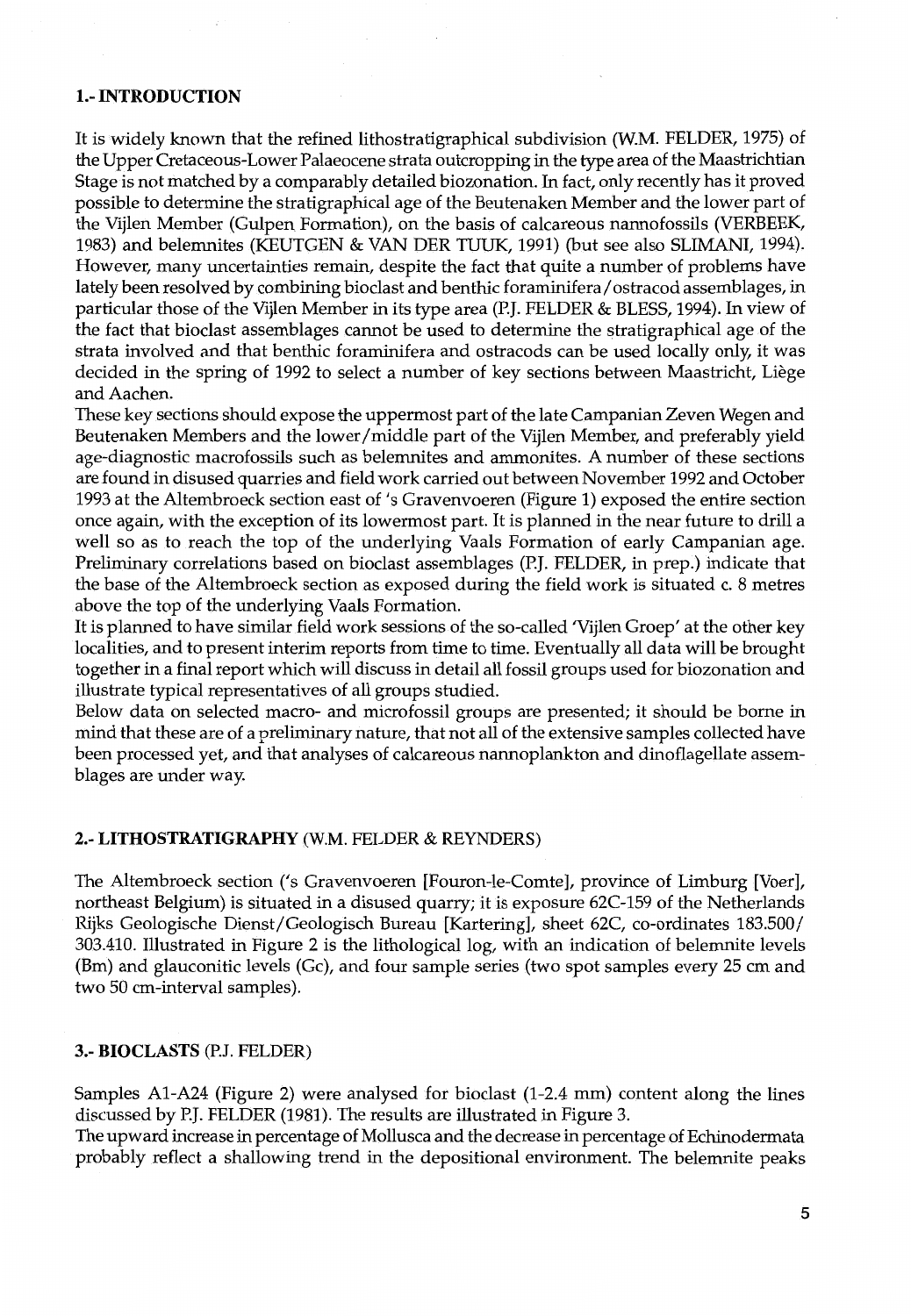(samplesA21 andA23) bear evidence of high-energy conditions during deposition (storm layers) and are thus additional proof for the above supposition.

The results may be correlated with the outcome of analyses carried out on borehole 108W359, at the Kinkeberg at's Gravenvoeren, situated c. 2 km west of the Altembroeck section. The changes in percentages of Mollusca and Echinodermata as seen at Altembroeck occur also in this borehole. The obvious increase in Mollusca and decrease in Echinodermata (well visible in sample All) is found in the borehole at a depth of 16m, e.g. 3.5 m below the top of the Vijlen Member there. The belemnite peaks in samples A21 and A23, found in the Altembroeck section at 5 m above sample All, have not been recognised in the Kinkeberg borehole. However, in this borehole a belemnite peak between 26 and 27 m depth, at the base of the Vijlen Member, has been encountered. This peak at the base of this member marks the onset of chalk sedimentation there.

The correlation of the Altembroeck section with borehole 108W359 indicates that the base of the former (see Figure 2) is situated less than 10m above the base of the Vijlen Member in the area.

#### 4.- BENTHIC FORAMINIFERAAND OSTRACODS

Samples A1 to A24 (see Figure 2) have been analysed, the results showing that:

- Bolivinoides australis Edgell, 1954 is mainly confined to the A3-4 and A13-22 intervals, the average number of pustulae on the last-formed chambers not revealing any major changes, being c. 5.4 for both intervals. This figure compares well with the three **Bolivinoides** clusters as described by P.J. FELDER & BLESS (1994) for their intervals 1-3 (? inclusive of lower part of 4). Sample A9 yielded two specimens of <u>B. australis</u>.

Eponides beisseli Schijfsma, 1946 (as well as specimens of the ostracod genus Bairdia McCoy, 1844) occur in almost all samples. This is typical of intervals 1-3 of P.J. FELDER & BLESS (1994;? inclusive of lower part of 4) as well.

Nonionella troostae (Visser, 1950) has not been recognised, which appears to preclude correlation with intervals 4-6 (just upper part of 4?) of P.J. FELDER & BLESS (1994).

Neoflabellina permutata Koch, 1977 has been recognised in sample A13, and in intervals 1-2 of P.J. FELDER & BLESS (1994).

The ostracod species Bythoceratina laevis (Marsson, 1880) occurs in samples A1, A6 and A9, and is typical of intervals 1-2 of P.J. FELDER & BLESS (1994), not occurring above, but returning in the Lixhe 1 Member of the Gulpen Formation.

In summary: the Bolivinoides interval A3-A4 probably corresponds with the upper sumensis Zone of Aachen-Vaalserstraße of KEUTGEN & VAN DER TUUK (1991), interval A13-A22 possibly with upper sumensis Zone of Aachen-Hans-Böckler-Allee of KEUTGEN & VAN DER TUUK (1991).

#### 5.- GASTROPODS (VAN KNIPPENBERG & JAGT)

Most gastropods are preserved as (fragmentary) internal or composite moulds and have suffered more or less from sediment compaction, making identification difficult, if not impossible. Despite this drawback the following taxa have been identified so far:

pleurotomariid sp. 1 (Bm2, Gel - 30 em) pleurotomariid sp. 2 (Bm1) fissurellid (Bm1) Calliomphalus sp. 1 (Bm2, between Gel and Bm4, Bm4)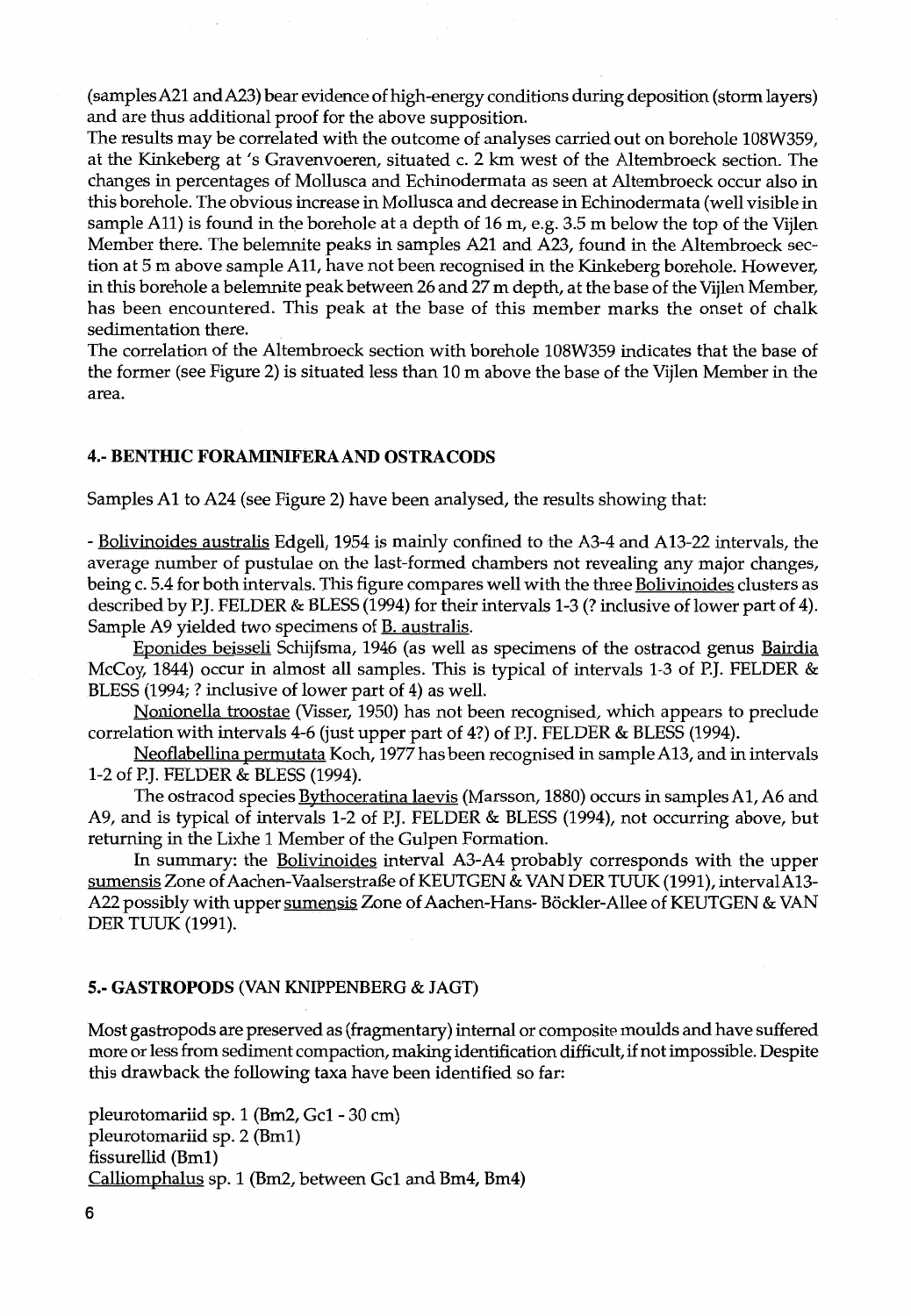Calliomphalus sp. 2 (Bm2) ? nododelphinulid (Bm1) Xenophora onusta auctt. (Bm1, Bm2) ? Helicaulax sp. (Bm2) ? Perissoptera sp. (Bm2) aporrhaid (Bm1, Bm2, Gel} ? fasciolariid (Bm1, Bm2) Tudicla quadricarinata (Muller, 1859) (Bm2) Tudicla cf. carinata sensu ABDEL-GAWAD, 1986 (Bm2, Bm4) ? fusid  $(Bm2, Bm4)$ ringiculid (? Oligoptycha sp.; compare KUTSCHER, 1984, sp. 24) (Bm1, Bm2) scaphandrid (Bm2)

Poor preservation precludes a detailed comparison with more or less coeval or younger Maastrichtian gastropod faunas from elsewhere (see e.g. KUTSCHER, 1984; BLANK, 1985; ABDEL-GAWAD, 1986).

# 6.- BIVALVES (DHONDT)

The following species have been identified so far, material from bulk samples not included:

Barbatia sp. (Bm4) cucullaeid (Bm2) Pseudoptera coerulescens (Nilsson, 1827) (Bm1, Bm2, Bm3, Bm4) Endocostea gr. baltica (J. Bohm, 1907) (Bm1, Bm2, Bm4) Platyceramus sp. (Bm1, Bm2, Bm4) Selenoceramus cf. inflexus (Beyenburg, 1936) (Bm1) Selenoceramus cf. sornayi Dhondt, 1993 (Bm1) Inoceramus cf. planus Miinster in Goldfuss, 1835 (Bm2) Entolium membranaceum (Nilsson, 1827) (Bm2, Bm3, between Gel and Bm4, Bm4) Syncyclonema nilsoni (Goldfuss, 1835) (Bm2) Microchlamys pulchella (Nilsson, 1827) (BmO, Bm1, Bm2, Gel) Mimachlamys cretosa (Defrance in Brongniart, 1822) (Bm2, between Gel and Bm4, Bm4) Merklinia variabilis (von Hagenow, 1842) (between Gel and Bm4) Neithea sexcostata (Woodward, 1833) (Bm1, Gel, between Gel and Bm4, Bm4) Neithea striatocostata (Munster in Goldfuss, 1835) (Bm1) Spondylus fimbriatus ? Goldfuss, 1835 (between Gel and Bm4) Pseudolimea sp. (Bm1, Bm3) Limatula sp. (between Gel and Bm4) Pycnodonte vesicularis (Lamarck, 1806) (BmO, Bm1, Bm2, Bm3, Gel, between Gel and Bm4, Bm4). Hyotissa semiplana (J. de C. Sowerby, 1825) (Bm1, Bm2, Gel, between Gel and Bm4, Bm4) cardiid (Bm2) Pholadomya esmarkii (Nilsson, 1827) (Bm1, Bm2)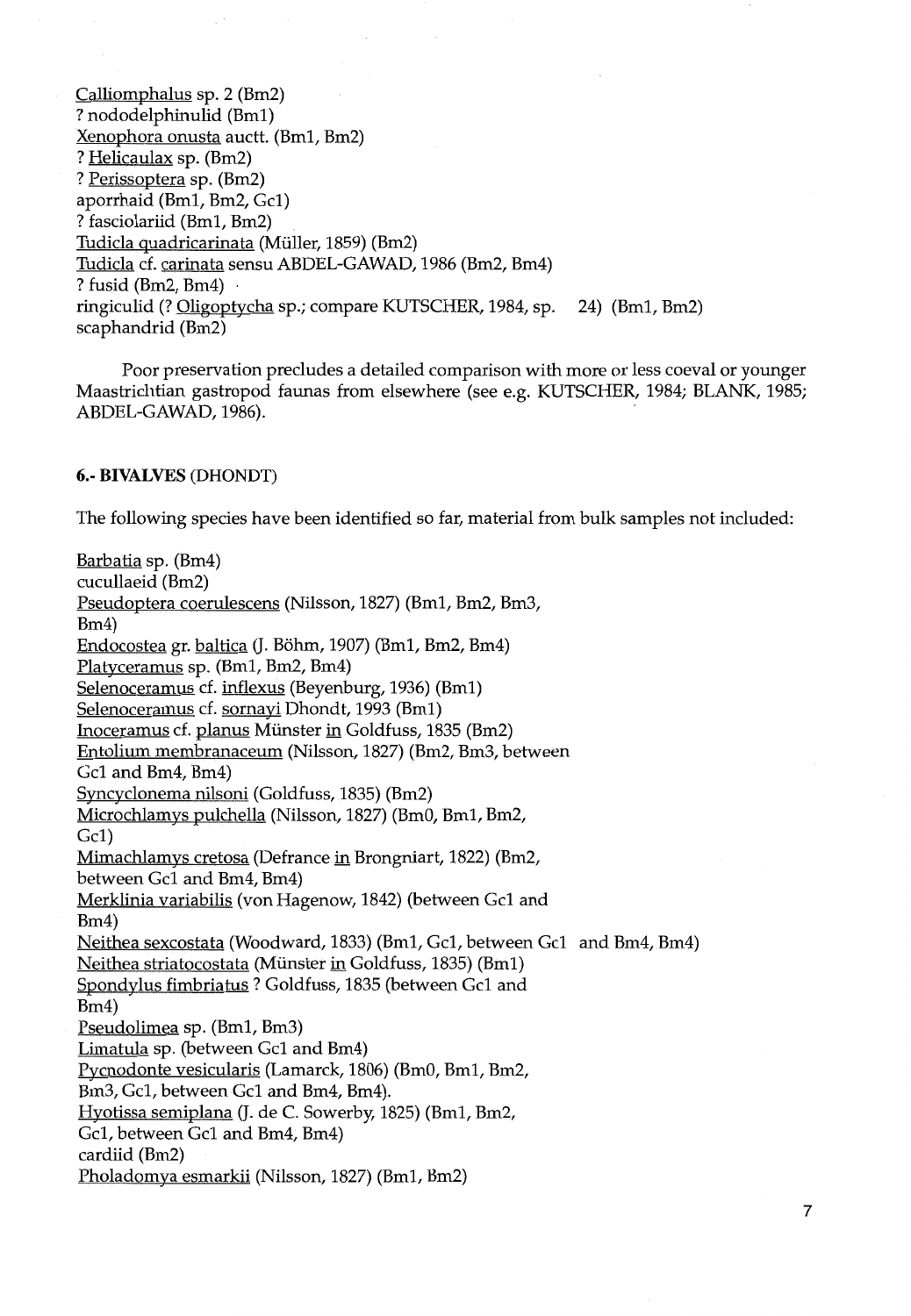None of the species listed above give very clear stratigraphical indications, but this is partly due to the fact that Maastrichtian inoceramids have only rarely been studied. Most bivalves are facies dependent. The taxa recognised here are mainly known from most Upper Cretaceous white chalk facies, i.e. from the Turonian to Maastrichtian.

The only taxa with a more restricted stratigraphical distribution according to previous publications (WOODS, 1905; GIERS, 1964; TROEGER, 1989; DHONDT, 1993) are Pseudoptera coerulescens (Campanian.-Upper Maastrichtian), Endocostea gr. baltica (Upper Santonian-Maastrichtian), Selenoceramus inflexus (uppermost Santonian-uppermost Campanian), S. sornayi (mid-Campanian-? Maastrichtian), and Inoceramus planus (Lower Campanian-? Maastrichtian). These distributions can only be taken as indicative.

#### 7.- BELEMNITES (KEUTGEN)

Belemnite guards are amongst the commonest macrofossils, especially at the BmO, Bm1, Bm2, Bm3 and Bm4 levels. A sample of 95 specimens from unit Bm2 has been analysed, with the following result:

- Belemnella (Pachybelemnella) sumensis Jeletzky, 1949

mean values (abbreviations follow SCHULZ, 1979):  $SW = 2.2$  mm (n = 76)  $WA = 15.0^{\circ} (n = 80)$  $FA = 22.4^{\circ}$   $(n = 77)$  $WOs = 2.4$  (n = 44)  $Lsn = 56.0$  mm (n = 81)  $AV = 8.7\%$   $(n = 81)$  $AL = -6.3\% (n = 81)$ 

The value of 2.4 for WQs as well as those for Lsn and AV/AL show these specimens to be assignable to **B**. sumensis. Especially the AV/AL values indicate them to be early forms of this species. When compared with Kronsmoor (NW Germany) (see SCHULZ, 1979), it appears that a mean in excess of 8% for AV does not occur but in the middle sumensis Zone there. The majority of the Altembroeck Bm2-level belemnites thus points to a lower/middle sumensis Zone age, probably middle sumensis Zone sensu SCHULZ (1979).

- Belemnella (Belemnella) cf. praearkhangelskii Naidin, 1964 sensu Schulz, 1979

mean values:  $SW = 1.1$  mm  $(n = 9)$  $WA = 13.3^{\circ} (n = 9)$  $FA = 27.2^{\circ}$   $(n = 9)$  $WQs = 3.2$  (n = 8)  $Lsn = 70.2$  mm (n = 10)  $AV = 18.2\% (n = 10)$  $AL = 0.2\%$   $(n = 10)$ 

Ten guards fall outside the range of variation of the **Belemnella sumensis** populations as described by KEUTGEN & VAN DER TUUK (1991) from the lower to middle sumensis Zone of the Bovenste Bosch quarry and from the upper sumensis Zone of Aachen-Vaalserstraße, -Schurzelterstraße and -Hans-Böckler-Allee. They also fall outside the range of variation of <u>B.</u>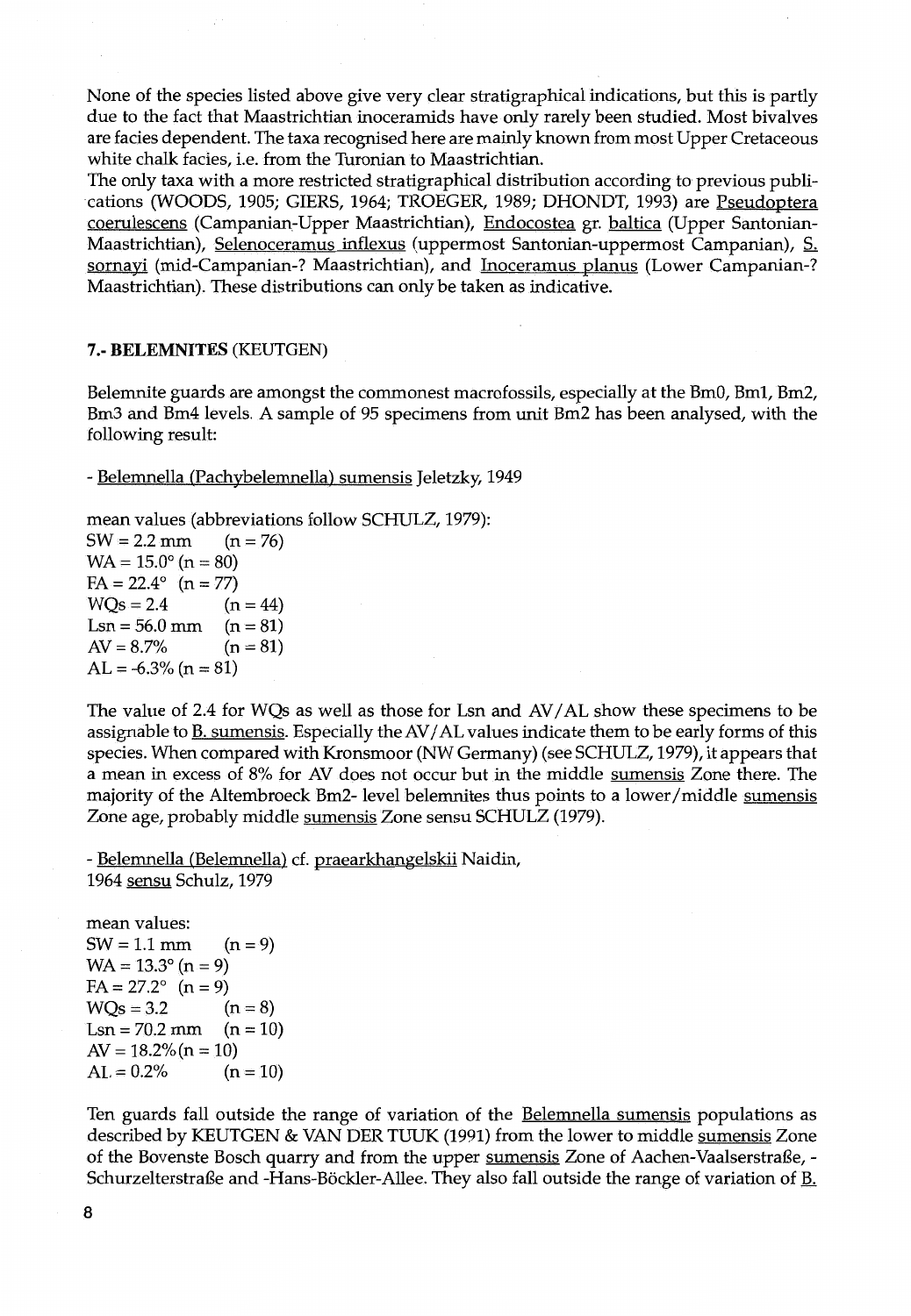sumensis from Kronsmoor and Hemmoor as described by SCHULZ (1979), but correspond well with SCHULZ's B. cf. praearkhangelskii as recorded from the middle sumensis Zone and are therefore assigned to this taxon. This assignment provides additional evidence for a correlation of the Bm2-level with the middle sumensis Zone sensu SCHULZ (1979).

- Belemnitella pulchra Schulz, 1982

Four guards are referred to this species, comprising a complete specimen, 2 rostrum cavum fragments and a rostrum solidum fragment. One of the rostrum cavum fragments has been split and the internal features measured (SW =  $5.5$  mm; WA =  $20^{\circ}$ ; FA =  $28^{\circ}$ ). For B. pulchra the FA is unusually low. The pronounced ornament of the guard's surface and the characteristically developed lateral depressions of this small belemnitellid, however, favour an assignment to this species. The other three specimens are referred here for the same reasons.

On the basis of these data, the Bm2 level is here correlated with the middle sumensis Zone sensu SCHULZ (1979). This assignment differs considerably from the belemnite zonation indicated by ROBASZYNSKI et al. (1985, fig. 13) for the Altembroeck section.

The belemnite faunas from the other Bm levels will be analysed in the near future.

# 8.- AMMONITES (JAGT)

With the exception of baculitids, ammonites are rare in the entire section, with most specimens originating from the Bm1 and Bm2 levels. The following species have been identified:

? Hypophylloceras sp. (Bm2) Pachydiscus (Pachydiscus) sp. (Bm2) Diplomoceras cylindraceum (Defrance, 1816) (Bm2) Baculites knorrianus Desmarest, 1817 (Bm1, Bm2, Bm4) Baculites sp. (Bm2) Hoploscaphites constrictus (J. Sowerby, 1817) (Bm1, Bm2,  $Gc2 + 6-12$  cm,  $Gc + 10$  cm) Hoploscaphites tenuistriatus (Kner, 1848) (Bm1) Acanthoscaphites tridens (Kner, 1848) (Bm1, Bm2) scaphitid aptychi (compare BIRKELUND, 1993, pl. 17, figs 2-4) (Bm1, between Gc2 and Bm4, Bm4) Aptychus leptophyllus Sharpe, 1857 (see also BIRKELUND, 1993, pl. 17, fig. 1) (Gel + 0.15 m)

Ammonite ranges have recently been documented in terms of micromorphic brachiopod and belemnite zonations in the white chalk facies of Denmark (BIRKELUND, 1993) and it is with that detailed study that the present Altembroeck records are compared.

Baculites knorrianus, the largest baculitid species known in the area (a fragmentary phragmocone of over 0.6 m is known from level Bm2) has been shown to be of lanceolata to pseudobtusa Zone age in the western Ukraine (CHRISTENSEN, 1987; KENNEDY & SUMMESBERGER, 1987), and to span the Lower /Upper Maastrichtian boundary in Denmark (BIRKELUND, 1993). Other records include specimens from the Lower Maastrichtian of Germany, Belgium (KENNEDY, 1993) and Russia.

In Denmark, Hoploscaphites tenuistriatus ranges from the late Early Maastrichtian to early Late Maastrichtian (SURLYK's 1972 brachiopod zones 7 and 8); the species has a similar range in NW Germany; the type material is probably from the lanceolata to pseudobtusa Zones (KEN-NEDY & SUMMESBERGER, 1987).

BIRKELUND (1993, p. 56) indicated the documented range of Acanthoscaphites tridens to be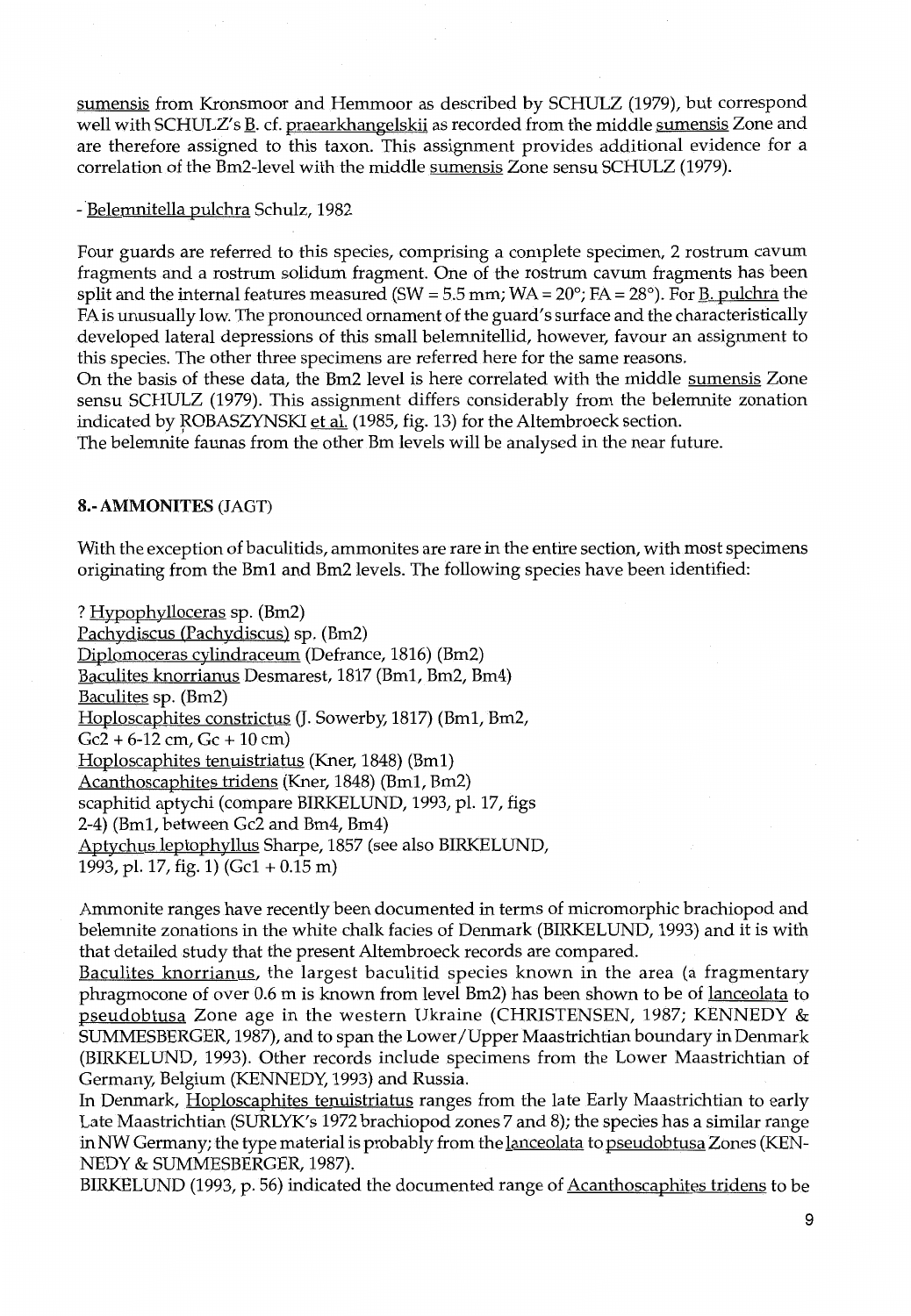the lanceolata, pseudobtusa and obtusa Zones of the early Early Maastrichtian, and recorded a single specimen from possibly the lowermost sumensis Zone. The present records show the species to range well into the sumensis Zone.

# 9.- NAUTILOIDS (JAGT)

Nautiloids are much commoner than ammonites and comprise at least two species, one apparently assignable to the nautilid genus Eutrephoceras Hyatt, 1894 (Bm1, Bm2, Gc2 - 30 em, between Gc2 and Bm4, Bm4) the other representing the type of the cymatoceratid genus Epicymatoceras Kummel, 1956,E. vaelsense (Binckhorst, 1861) (Bm1, Bm2, Gc2- 30 em, between Gc2 and Bm4, Bm4) previously recorded from the Maastrichtian of Germany and Belgium (KUMMEL, 1964). A single specimen from the Bm1 level may be compared to the genus Cymatoceras Hyatt, 1884.

SCHONFELD (1985) recorded Epicymatoceras vaelsense from the late Santonian (Marsupites/granulata Zone) of NW Germany.

#### 10.- SERPULIDS (JAGER)

So far, only small samples of the levels Bm2, Bm3, Bm4 and Gel have been analysed, with the following results:

Cycloserpula lombricus (Defrance, 1827) (Bm2) Dorsoserpula (Pegmaticula) wegneri wegneri (Jäger, 1983) (Bm2, Gel) Pentaditrupa subtorquata (Miinster in Goldfuss, 1831) (Bm2) Nogrobs (Tetraditrupa) canteriata (von Hagenow, 1840) (Bm2, Bm3) Pyrgopolon (Septenaria) macropus (J. de C. Sowerby, 1829) (Bm1, Bm2, Bm4) Pyrgopolon (Pyrgopolon) vittata (Regenhardt, 1961) (Bm2) Pyrgopolon (Pyrgopolon) sp. (Bm2) Conorca trochiformis (von Hagenow, 1840) (Bm2) Neomicrorbis crenatostriatus var. crenatostriatus (Munster in Goldfuss, 1831) (Bm2) Neomicrorbis crenatostriatus var. hagenowii Jäger, 1983 (Bm2) Neomicrorbis crenatostriatus var. subrugosus (Miinster in Goldfuss, 1831) (Bm2)

The above data are of a preliminary nature, and additional material from the various bulk samples will probably refine this picture. However, it is possible to draw a few conclusions based on the present material: Of importance, stratigraphically speaking, amongst these species are Nogrobs (T.) canteriata, whose occurrence excludes the lanceolata and pseudobtusa Zones, and morphological features displayed byConorca trochiformis, which favour an age assignment of approximately cimbrica Zone. Other species, many of them long ranging (see JAGER, 1983), provide less reliable stratigraphic data.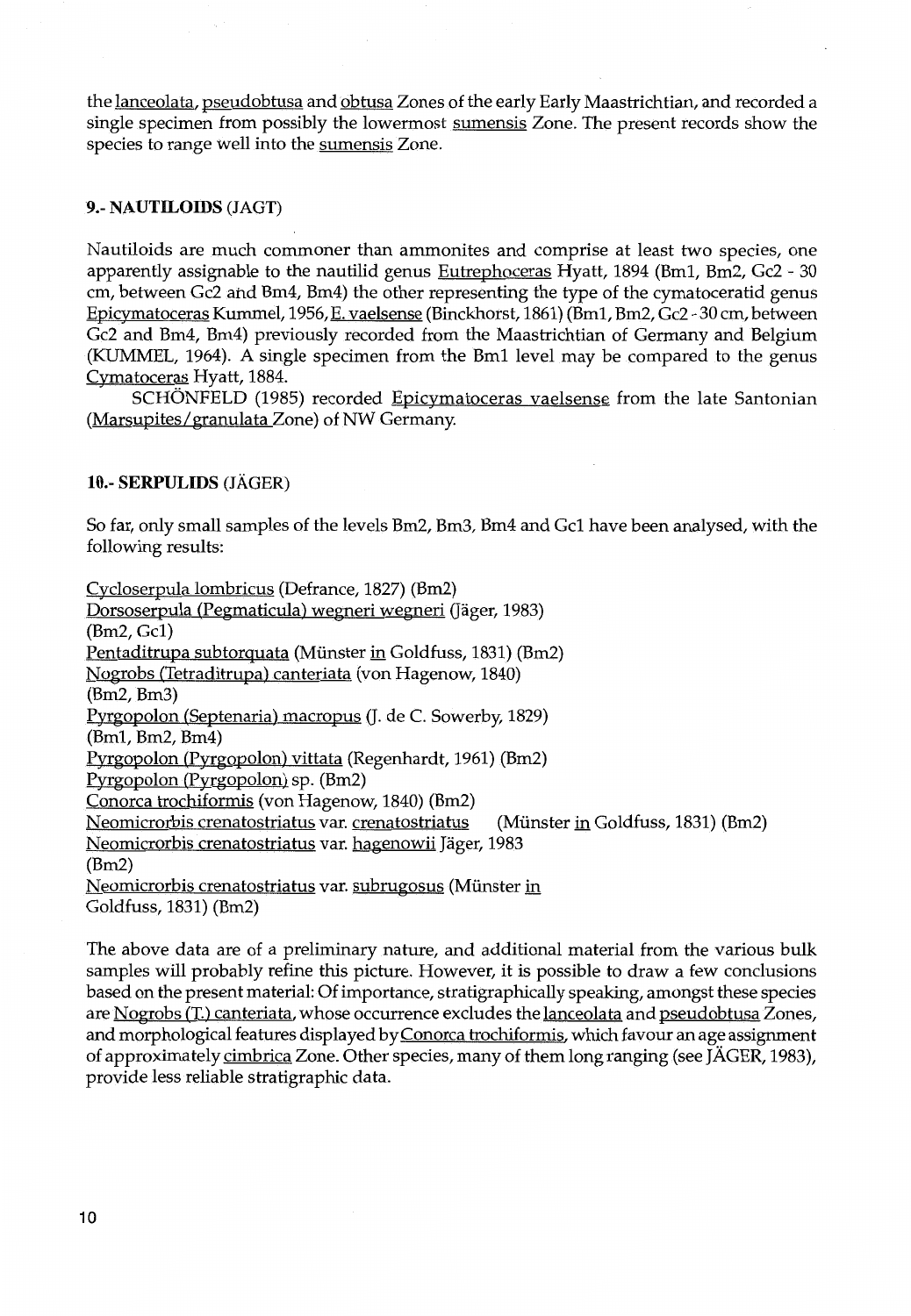# 11.- CIRRIPEDES (JAGT)

Valves of five species have been recognised:

Cretiscalpellum glabrum (F.A. Roemer, 1841} (Bm2, Gel) Virgiscalpellum aff. darwinianum (Bosquet, 1854)(Bm2, Gel} Arcoscalpellum fossula (Darwin, 1851) (Bm2) A. aff. gracile (Bosquet, 1854} (Bm2) Pycnolepas sp. (Gel)

With the exception of the last-named, all these species are long ranging (WITHERS, 1935) and are known from most members of the Gulpen and Maastricht Formations in the type area of the Maastrichtian Stage. The single carina of Pycnolepas probably represents the first early Maastrichtian record of that genus (compare WITHERS, 1935).

#### 12.- DECAPOD CRUSTACEANS (JAGT)

Collected were only poorly preserved remains (exuviae), which appear to be assignable to nephropid (Bm1, Bm2) and ctenochelid (Bm1, Bm2, Gel, Bm4) lobsters. The former are known from the Vijlen Member (s. lat.) at Haccourt, Liège (FELDMANN et al., 1990). Two isolated cheliped fingers (Gel) are reminiscent of calappid crabs, but at present cannot be identified to species. Of note is the occurrence of faecal pellets of probable crustacean origin (Bm2).

#### 13.- BRACHIOPODS (SIMON)

It was noted during processing of several bulk samples that micromorphic species are common, but these have not yet been identified (see below). The list below comprises larger species only:

Crania craniolaris (Linné, 1758) (Gc1) Cretirhynchia limbata (von Schlottheim, 1813) (Bm1, Bm2, Bm3, Gel, between Gel and Bm4) Cretirhynchia undulata (Pusch, 1837) (Bm1, Gel} Cretirhynchia woodwardi (Davidson, 1852) (Bm2) Cretirhynchia cf. tenuicostata (von Hanstein, 1879) (Bm3} Cretirhynchia magna Pettitt, 1950 (BmO, Bm2) Cretithynchia aff. norvicensis Pettitt, 1950 (Bm1, Gel, ? between Gel and Bm4) Cretirhynchia gr. exsculpta Pettitt, 1950 (Bm2) Neoliothyrina obesa Sahni, 1925 (BmO, Bm1, Bm2, Bm3, Gel, Bm4, Gc2) Neoliothyrina sp. ? (Gel) Carneithyris subcardinalis (Sahni, 1925) (BmO, Bm1, Bm2, Bm3, Gel, between Gel and Bm4, Bm4) Terebratulina chrysalis (von Schlottheim, 1813) (Gel) Terebratulina rigida (J. de C. Sowerby, 1829) (Bm3, Gc1) Magas chitoniformis (von Schlottheim, 1813) (Bm1, Bm2, Bm3, Gel, between Gel and Bm4, Bm4)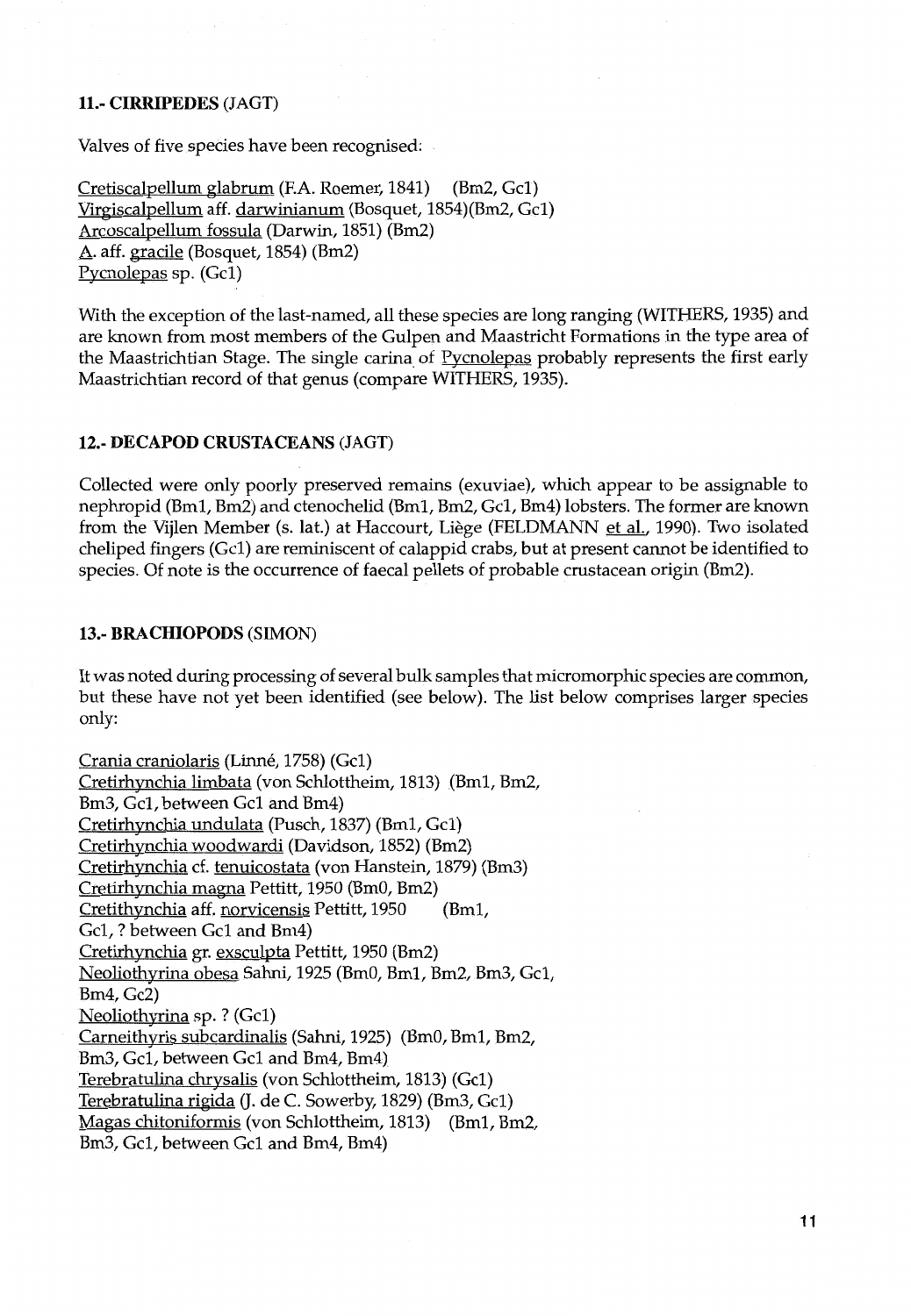In general, macromorphic brachiopod species do not constitute reliable stratigraphic indicators; only N. obesa is confined to the Lower Maastrichtian. The Altembroeck brachiopod assemblage as such is reasonably similar to that of the Porosphaera Beds at Trimingham (Norfolk, UK; especially C. magna), to that found on Rügen (Germany; especially N. obesa), and, to a lesser extent, to that of Ciply (Belgium), all three being of early Maastrichtian age. A sample from level Bm2 has been analysed for micromorphic taxa; it has yielded the following species:

Terebratulina subtilis Steinich, 1965 Gisilina gisii (Roemer, 1841) Magas chitoniformis (von Schlottheim, 1813) Leptothyrellopsis polonicus Bitner & Pisera, 1979 Carneithyris subcardinalis (Sahni, 1925) juv.

As long as the stratigraphic ranges of the various micromorphic species in Belgium and The Netherlands are poorly known, it will prove impossible to correlate these sections in detail with other European localities (Norfolk, northwest and northeast Germany, Denmark [see SURLYK, 1970] and Poland). However, on present brachiopod evidence a middle Early Maastrichtian age is suggested for the Altembroeck section and its faunas.

# 14.- ECHINOIDS (JAGT, DECKERS, DORTANGS, KUYPERS, MICHELS, VAN DER HAM, VAN KNIPPENBERG & VAN NEER)

So far the following species have been identified, but it should be noted that material from bulk samples has not yet been included:

Cidaroida (primary spines) (Gel, Bm2) Echinothuriidae (spines) (Gel, Bm2) Salenia sp. (Bm2) Gauthieria pseudoradiata (Schlüter, 1881) (Gc1) Rachiosoma corollare (Leske, 1778) sensu Cotteau, 1865 (primary spine) (Bm2) 'Phymosoma rutoti' (Lambert, 1898) (Gel) Galerites stadensis Lambert, 1911 (sensu Schulz, 1985) (Bm1, Bm1 + 0.2 m, Bm2- 0.5/0.75 m, Bm2, Bm2 + 0.5 m, between Bm2 and Gel, Bm3, between Bm3 and Gc1, Gc1 + c. 0.75 m, Gc2 - c. 0.4 m, Gc2 (plus 2 specimens non in situ, probably from uppermost 3 metres of section) Echinogalerus belgicus (Lambert, 1898) (non in situ) Cardiaster gr. granulosus (Goldfuss, 1829) (Bm1, Bm2, Gel, plus one specimen non in situ) Echinocorys ex gr. duponti Lambert, 1903/limburgica Lambert, 1903 (Bm1, Bm2, Bm2 + 0.2 m, Bm2 + 0.3 m, Bm2 + 2.2, Bm3, Gel - 0.45 m, between Gel and Bm4) Echinocorys sp. (Bm3) Hemiaster (Bolbaster) sp. (Gel) Diplodetus duponti (Lambert, 1911) (Gel, Bm4)

Discussion -- The echinothuriid spines are undoubtedly conspecific with material referred to as Hygrosoma bruennichi (Ravn, 1928) by VANDER HAM & VAN BIRGELEN (1992) for their middle unit of the Vijlen Member at Aachen-Schneeberg.

Of Salenia sp. but a single specimen is available; its apical disc is mostly obscured by matrix, the outlines of only two ocular plates and a genital plate are visible. The structure of these as well as the general outline and size suggest it cannot be assigned to Salenia anthophora J.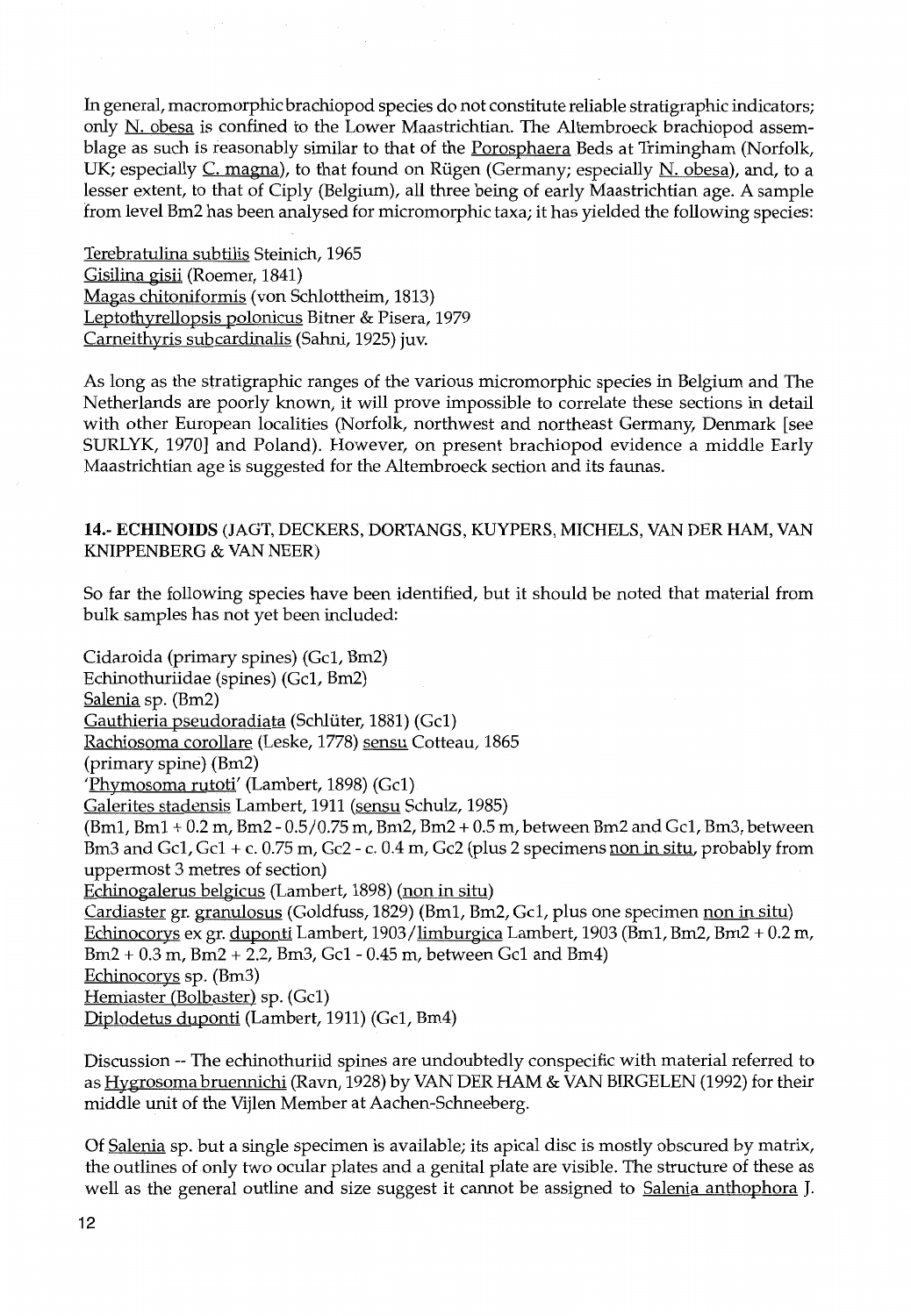Müller, 1846 (VAN DER HAM & VAN BIRGELEN, 1992). The poor state of preservation precludes further discussion at the moment.

The single spine of R. corollare compares well with material from Aachen-Schneeberg (VAN DER HAM & VAN BIRGELEN, 1992), where this species is known from their middle and upper division of the Vijlen Member (s.lat.).

Spines generally referred to in the literature as 'Phymosoma rutoti' obviously belong to a phymosomatid, and possibly to G. pseudoradiata. 'Phymosoma rutoti' is based on isolated spines, but two recently collected tests with spines attached from the upper part of the Maastricht Formation (late Maastrichtian) will hopefully resolve some of the problems involved (JAGT, in prep.).

SCHULZ (1985, p. 54) recorded Galerites stadensis (see also VAN DER HAM & VAN BIRGELEN, 1992) from the upper sumensis Zone onwards (ranging to the uppermost Maastrichtian), and described the transition of G. abbreviatus Lamarck, 1816 (middle lanceolata up to middle sumensis Zones) to this species. The fact that most of our specimens show the typical inturned peristomial rim which appears to characterise this species according to SCHULZ (1985) makes us assign our material to G. stadensis. However, it cannot be ruled out that transitional forms with G. abbreviatus do occur in our materiaL

A single specimen of Echinogalerus belgicus is in the van Birgelen Collection; it was found loose, but may have come from level Bm1 or Bm2. This species occurs commonly at Aachen-Schneeberg at the Wahlwiller Horizon (= base of Lixhe Member, Gulpen Formation, late Maastrichtian), from where VAN DER HAM & VAN BIRGELEN (1992) described it.

With regard to representatives of the genus Echinocorys the following can be stated: after much deliberation we have decided to consider all material (except for a single specimen from unit Bm3) to belong to a single, variable species. However, it should be pointed out that a number of specimens match various types which in the literature have been referred to as  $E$ . duponti, E. limburgica (both LAMBERT, 1903) and E. ciplyensis (LAMBERT, 1898). HANCOCK et al. (1993, p. 139) recorded Echinocorys arnaudi Seunes, 1888 (= E. ciplyensis Lambert, 1898) from Tercis, and noted that such forms occur commonly in the sumensis Zone at Trimingham, Norfolk. Specimens similar to some of the Altembroeck material are well known from the Vijlen Member (s.lat.) at Haccourt and Lixhe (Liege), where they are frequent.

The only species of Hemiaster thus far recorded from the Vijlen Member (s. lat.) is H. (Bolbaster) aquisgranensis Schlüter, 1899 (=  $H$ . rutoti Lambert, 1911); the single specimen available from Altembroeck is certainly not a juvenile of that species, on account of its tuberculation, but appears to be an intermediate between the exclusively late Maastrichtian H. (B.) prunella (Lamarck, 1816) and H. (B.) koninckanus d'Orbigny, 1855.

VANDER HAM & VAN BIRGELEN (1992) described a comparable echinoid fauna from the vicinity of Aachen-Schneeberg, and pointed out (p. 141) that the Vijlen Member (s. lat.) of Aachen-Schneeberg could be subdivided into three units on the basis of echinoid faunas: a lower unit characterised by presence of Cardiaster granulosus and absence of Diplodetus duponti, a middle unit without  $C$ . granulosus but with small specimens of  $D$ . duponti (up to c. 37 mm test length), and an upper unit with  $C$ . granulosus and large specimens (> c. 45 mm up) of D. duponti. This division would correspond with the belemnite zonation (KEUTGEN & VAN DER TUUK, 1991) as follows: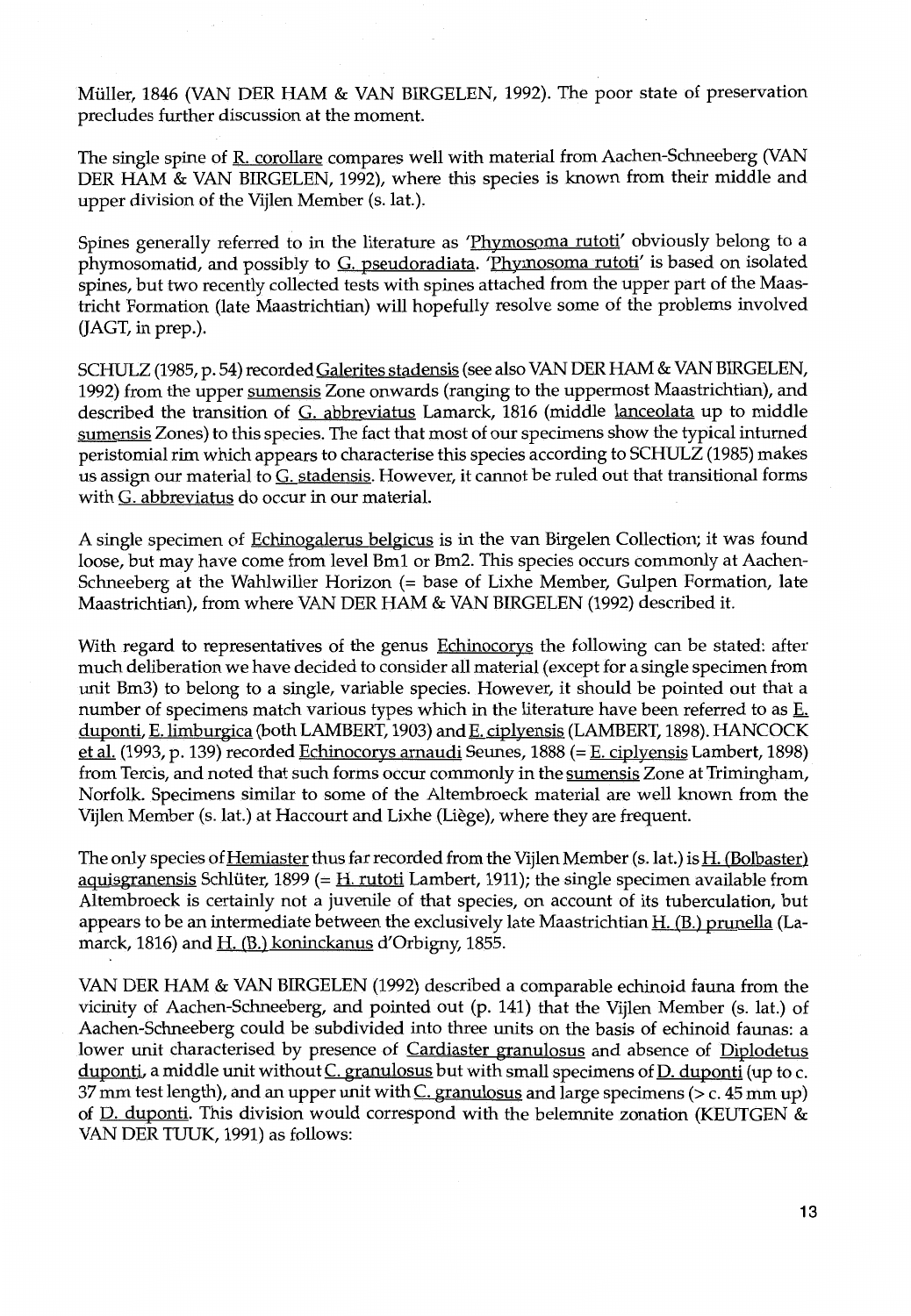- lower unit = lower part of upper sumensis Zone

- middle unit = upper part of upper sumensis Zone/cimbrica Zone

- upper unit  $= ?$  junior Zone

The Altembroeck units Gc1 and Bm4 have yielded small individuals of D. duponti, and would thus correspond to VAN DER HAM & VAN BIRGELEN's middle unit, were it not for the occurrence of a single specimen of  $C$ . granulosus from unit Gc1.

### 15.- **CRINOIDS, OPHIUROIDS AND ASTEROIDS** (JAGT)

Amongst the comparatively rare crinoid remains the following species/ groups have been recognised:

Nielsenicrinus agassizii (von Hagenow, 1840) (Gel) Bourgueticrinidae (Bm2, Gel) Comatulida (Bm2)

RASMUSSEN (1961) assumed N. agassizii to be restricted to the Lower Maastrichtian, but the careful records of SCHMID (1975; see also SCHULZ et al., 1984) show this species to span the Lower/Upper Maastrichtian boundary in northern Germany. The other crinoids are not age diagnostic.

Ophiuroids comprise four species, the commonest of which is an apparently undescribed taxon (Ophiomusium n. sp. ?; Bm2 and Gel), well known from the 'Vijlen' Member of Haccourt (Liège; JAGT, in prep.). A single lateral arm plate of Ophiura ? hagenowi Rasmussen (range: late Campanian-late Maastrichtian) has been collected from Gel, two arm plates of an ophiacanthid (Ophiacantha sp.) are known from the same unit (Gel) and a single vertebra of Asteronyx? ornatus Rasmussen, 1950 (range: late Campanian-late Maastrichtian) was collected fromBm2.

The following asteroid species are known: Chomataster acules Spencer, 1913 (Gc1), Crateraster n. sp. (Gel, Bm2) and Lophidiaster pygmaeus Spencer, 1913 (Bm2). The first-named first appears in the lower Upper Campanian and becomes extinct during the late Danian. L. pygmaeus is common in Maastrichtian strata, but there are also late Campanian records from NE Belgium (JAGT, in prep.). The apparently undescribed species of the genus Crateraster Spencer, 1913 is well known from the 'Vijlen' Member (s. lat.) at Haccourt (Liège).

#### 16.- SELACHIANS (REYNDERS)

With the exception of samples of units Bm2 and Gc1 of 60 and 180 kg, respectively, all selachian remains were collected during excavation. Samples were broken down, washed to mesh width of 0.3 mm and cleaned with 40% acetic acid during 20-25 minutes. This process was halted firstly by washing the sample in clean water and secondly by immersing it in a basic solution for two hours. The teeth were handpicked from the residues under a microscope.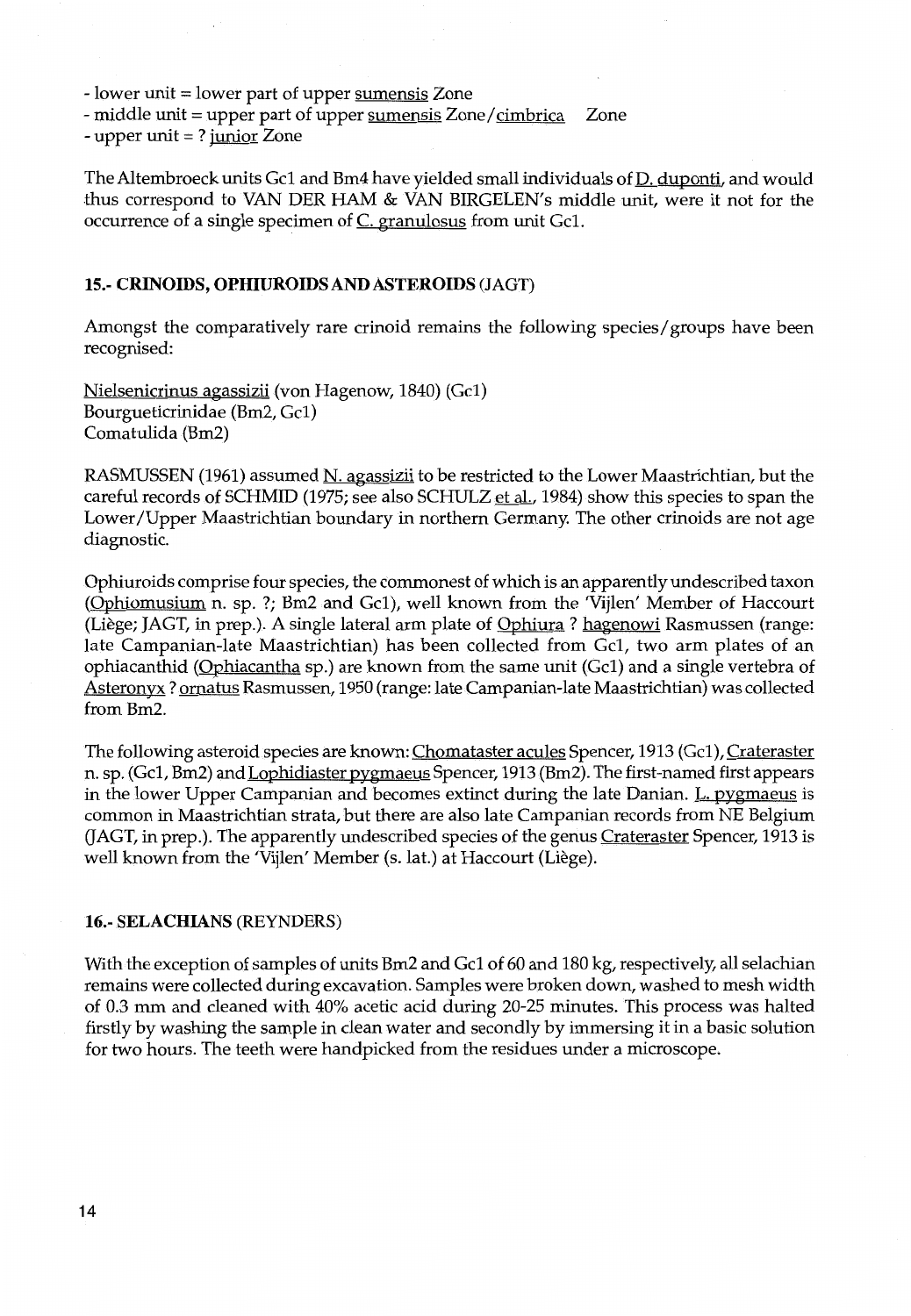The following species have been identified (units in brackets):

Squatina sp.  $(Bm2, Gc1)$ Heterodontus sp. (Bm2) Centrophoroides appendiculatus (Agassiz, 1843) (Bm2) Centroscymnus schmidi Herman, 1982 (Bm2, Gel) Eoetmopterus supracretaceus Muller & Schollmann, 1989 (Bm2) ? Palaeohypotodus bronni (Agassiz, 1843) (Bm2) Archaeolamna kopingensis kopingensis (Davis, 1890) (Bm4 -30 em) Anomotodon plicatus Arambourg, 1952 (Bml, Bm2) Pseudocorax affinis (Münster in Goldfuss, 1843) (Bml, Bm2, Bm3, Gel, Gel + 0.25 m) Scyliorhinus germanicus Herman, 1982 (Bm2) Scyliorhinus sp. (Bm2, Gel)

Of the above species, only P. affinis and C. schmidi are indicative of a Maastrichtian age, but both species occur in the Lower and Upper Maastrichtian (HERMAN, 1977, 1982; SIVERSON,1993).

Teeth of enchodontid teleosts are available from Bml, Bm2, Bm3 and Gel.

# **17.- REPTILES**

A fragmentary dentary with 3 teeth preserved bears a certain resemblance to material referred to the mosasaur Prognathodon solvayi Dollo, 1889 from the early Maastrichtian (obtusa Zone) Phosphatic Chalk of Ciply (Mons Basin, southern Belgium), described in detail by LINGHAM-SOLIAR & NOLF (1990).

#### **lB.-ACKNOWLEDGEMENTS**

We extend our best thanks to the proprietor of Altembroeck castle for allowing us access to the section exposed there, and to Marcel VAN BIRGELEN (Voerendaal-Ubachsberg) and HUGO KOHNEN (Venlo-Blerick) for assistance in various ways.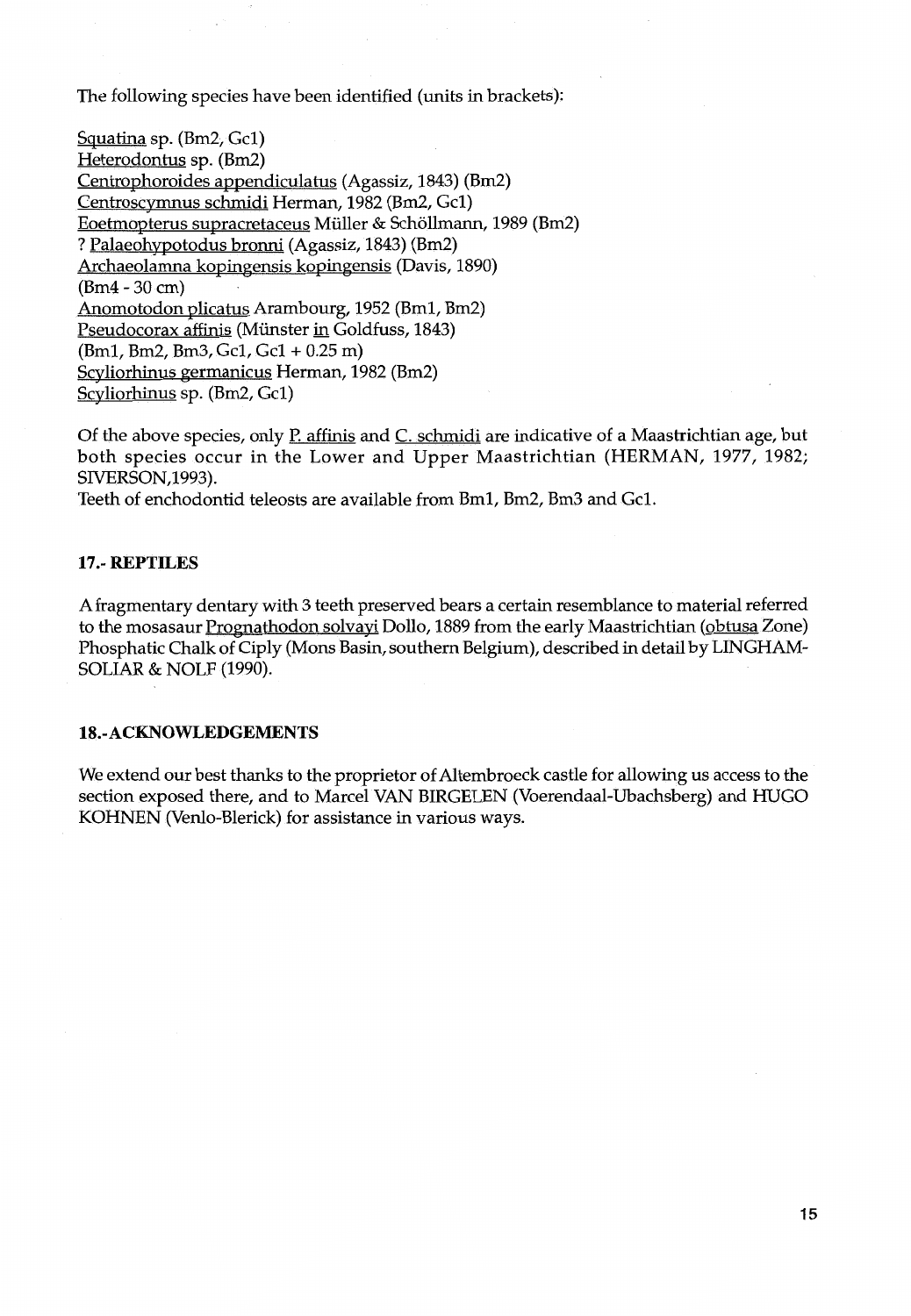### **19.- REFERENCES**

ABDEL-GAWAD, G.I., 1986. Maastrichtian non-cephalopod mollusks (Scaphopoda, Gastropoda and Bivalvia) of the Middle Vistula Valley, Central Poland. Acta geol. pol., 36: 69-224.

BIRKELUND, T., 1993. Ammonites from the Maastrichtian White Chalk of Denmark. Bull. geol. Soc. Denmark, 40:33-81.

BLANK, M.Ja., 1985. Novye pozdnemelovye plevrotomariidy donbassa i kryma. Paleont. Sbornik, 22: 22-25 ..

CHRISTENSEN, W.K., 1987. Belemnella (Pachybelemnella) inflata (Arkhangelsky) from Nagoryany, USSR. Beitr. Paläont. Österr., 13: 79-84.

DHONDT, A.V., 1993. Upper Cretaceous bivalves from Tercis, Landes, SW France. Bull. Inst. r. Sci. nat. Belg., Sci. Terre, 63: 211-259.

FELDER, P.J., 1981. Mesofossielen in de kalkafzettingen uit het Krijt van Limburg. Publ. Natuurhist. Gen. Limburg, 31: 1-35.

FELDER, P.J. & BLESS, M.J.M., 1994. The Vijlen Chalk (early Early to early Late Maastrichtian) in its type area around Vijlen and Mamelis (southern Limburg, The Netherlands). Ann. Soc. géol. Belg., 116(1) (1993): 61-85.

FELDER, W.M., 1975. Lithostratigrafie van het Boven-Krijt en het Dano-Montien in Zuid-Limburg en het aangrenzende gebied. In: Zagwijn, W.H. & van Staalduinen, C.J. (eds). Toelichting bij geologische overzichtskaarten van Nederland: 63-75. Rijks Geologische Dienst, Haarlem.

FELDMANN, R.M., JAGT, J.W.M. & TSHUDY, D.M., 1990. Late Maastrichtian isopod and decapod Crustacea from Haccourt (Liège), northeastern Belgium. Meded. Rijks Geol. Dienst, 44: 23-35.

GIERS, R., 1964. Die GroiSfauna der Mukronatenkreide (unteres Obercampan) im ostlichen Miinsterland. Fortschr. Geol. Rheinl. u. West£., 7: 213-294.

HANCOCK, J.M., PEAKE, N.B., BURNETT, J., DHONDT, A.V, KENNEDY, W.J. & STOKES, R.B., 1993. High Cretaceous biostratigraphy at Tercis, south-west France. Bull. Inst. r. Sci. nat. Belg., Sci. Terre, 63: 133-148.

HERMAN, J., 1977. Les selaciens des terrains neocretaces & paleocenes de Belgique & des contrées limitrophes. Eléments d'une biostratigraphie intercontinentale. Mém. Expl. Cartes geol. min. Belg., 15: 1-450.

HERMAN, J., 1982. Die Selachier-Zahne aus der Maastricht-Stufe von Hemmoor, Niederelbe (NW-Deutschland). Geol. Jb., A 61: 129-159.

JAGER, M., 1983. Serpulidae (Polychaeta sedentaria) a us der norddeutschen hoheren Oberkreide - Systematik, Stratigraphie, Okologie. Geol. Jb., A 68: 3-219.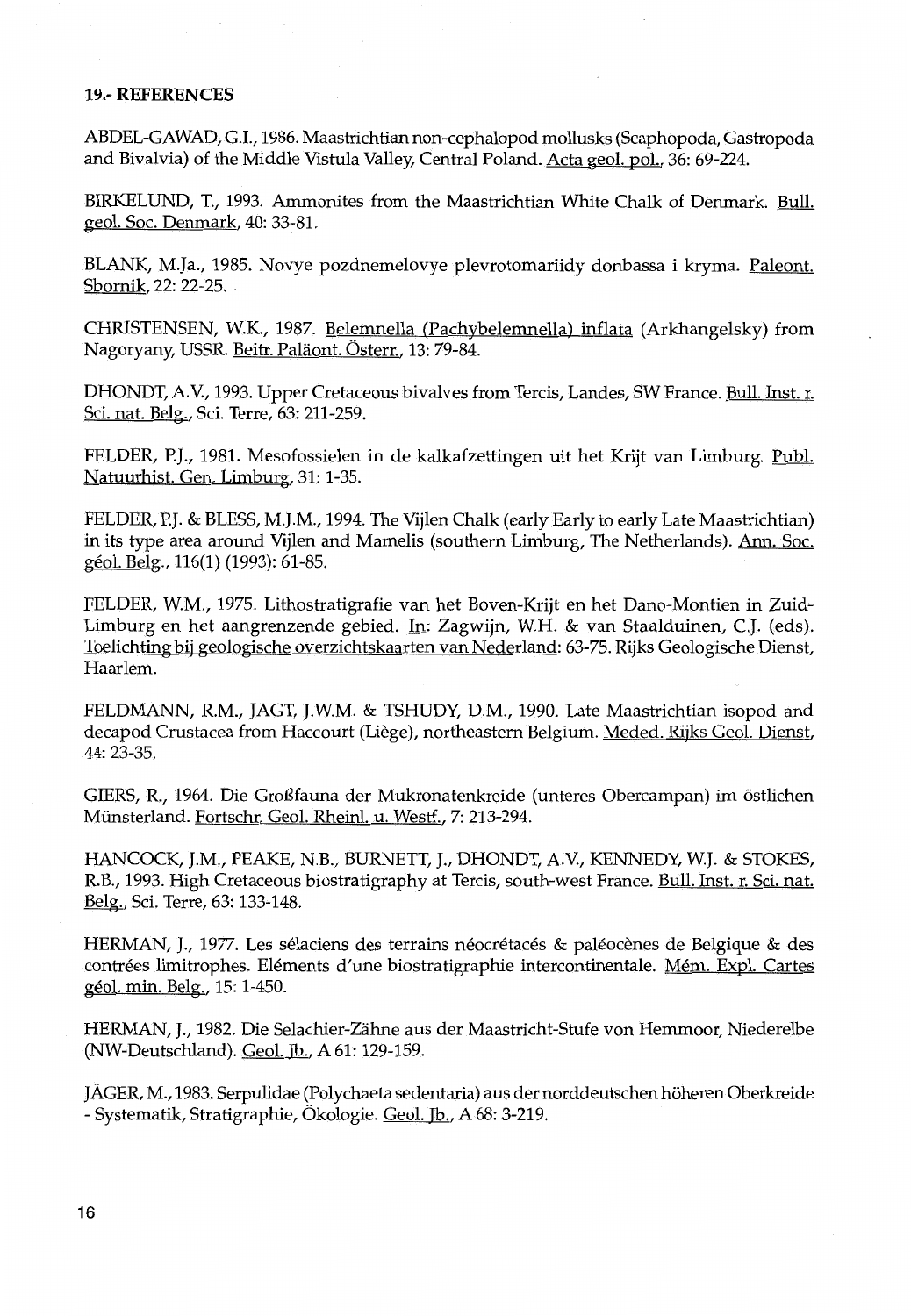KENNEDY, W.J., 1993. Campanian and Maastrichtian ammonites from the Mons Basin and adjacent areas (Belgium). Bull. Inst. r. Sci. nat. Belg., Sci. Terre, 63: 99-131.

KENNEDY, W.J. & SUMMESBERGER, H., 1987. Lower Maastrichtian Ammonites from Nagoryany (Ukrainian SSR). Beitr. Paläont. Österr., 13: 25-78.

KEUTGEN, N. & VANDER TUUK, L.A., 1991. Belemnites from the Lower Maastrichtian of Limburg, Aachen and Liege. Meded. Rijks Geol. Dienst, 44 (1990): 1-39.

KUMMEL, B., 1964. Nautiloidea-Nautilida. In: Moore, R.C. (ed.). Treatise on Invertebrate Paleontology, Part K, Mollusca 3, Cephalopoda-General features. Endoceratoidea-Actinoceratoidea-Nautiloidea-Bactritoidea: K383-K456. Boulder, Geological Society of America/ Lawrence, University of Kansas Press.

KUTSCHER, M., 1984. Die Scaphopoden und Gastropoden der Riigener Schreibkreide (Oberes Unter-Maastricht). Freiberger Forsch., C 395: 54-68.

LAMBERT, J., 1898. Note sur les Échinides de la Craie de Ciply. Bull. Soc. belge Géol., Paléont., Hydrol., 11: 141-190.

LAMBERT, J., 1903. Description des echinides cretaces de Ia Belgique principalement de ceux conservés au Musée royal de Bruxelles. I. Etude monographique sur le Genre Echinocorys. Mem. Mus. r. Hist. nat. Belg., 2: 1-151.

LINGHAM-SOLIAR, T. & NOLF, D., 1990. The mosasaur Prognathodon (Reptilia, Mosasauridae) from the Upper Cretaceous of Belgium. Bull. Inst. r. Sci. nat. Belg., Sci. Terre, 59 (1989): 137-190.

RASMUSSEN, H.W., 1961. A monograph on the Cretaceous Crinoidea. Biol. Skr. Dan. Vidensk. Selsk., 12: 1-428.

ROBASZYNSKI, F., BLESS, M.J.M., FELDER, P.J., FOUCHER, J.-C., LEGOUX, 0., MANIVIT, H., MEESSEN, J.P.M.T. & VANDER TUUK, L.A., 1985. The Campanian-Maastrichtian boundary in the chalky facies close to the type-Maastrichtian area. Bull. Centres Rech. Explor.-Prod. Elf-Aquitaine, 9: 1-113.

SCHONFELD, J., 1985. Zur Lithologie, Biostratigraphie und Fossilfiihrung des Ober-Santon Mergels von Westerwiehe (Ostwestfalen). Geol. Paläont. Westf., 5: 7-50.

SCHMID, F., 1975. Crinoiden-Stielglieder aus dem Maastricht Nordwestdeutschlands und ihre biostratigraphische Auswertung. Mitt. geol.-paläont. Inst. Univ. Hamburg, 44: 235-248.

SCHULZ, M.-G., 1979. Morphometrisch-variationsstatistische Untersuchungen zur Phylogenie der Belemniten-Gattung Belemnella im Untermaastricht NW-Europas. Geol. Jb., A 47: 3-157.

SCHULZ, M.-G., 1985. Die Evolution der Echiniden-Gattung Galerites im Campan und Maastricht Norddeutschlands. Geol. Jb., A 80: 3-93.

SCHULZ, M.G., ERNST, G., ERNST, H. & SCHMID, F., 1984. Coniacian to Maastrichtian stage boundaries in the standard section for the Upper Cretaceous white chalk of NW Germany (Lägerdorf-Kronsmoor-Hemmoor): Definitions and proposals. Bull. geol. Soc. Denmark, 33: 203-215.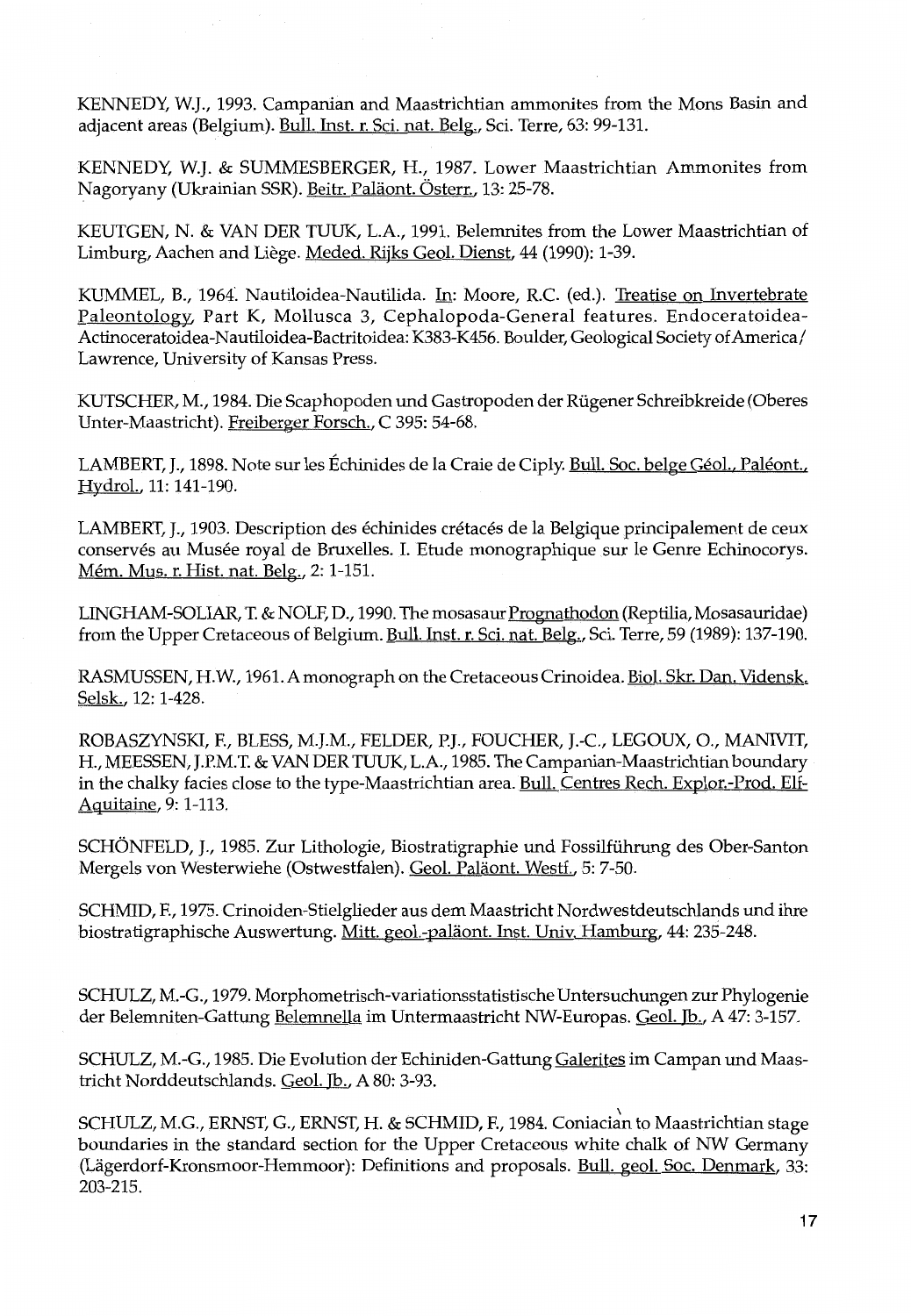SIVERSON, M., 1993. Maastrichtian squaloid sharks from southern Sweden. Palaeontology, 36: 1-19.

SLIMANI, H., 1994. Les dinokystes des craies du Campanien au Danien a Halembaye, Turnhout (Belgique) et à Beutenaken (Pays-Bas). Mém. Expl. Cartes géol. min. Belg., 37: 1-173.

SURLYK, F., 1970. Die Stratigraphie des Maastricht von Danemark und Norddeutschland aufgrund von Brachiopoden. Newsl. Stratigr., 1: 7-16.

TROEGER, K.A., 1989. Problems of Upper Cretaceous Inoceramid Biostratigraphy and Palaeobiogeography in Europe and Western Asia. In: Wiedmann, J. (ed.). Cretaceous of the Western Tethys, 911-930. Schweizerbart (Stuttgart).

VANDER HAM, R. & VAN BIRGELEN, M., 1992. Zeeegels uit het Maastrichtien van de Schneeberg en omgeving (Aken, Duitsland). Natuurhist. Maandbl., 81: 139-153.

VERBEEK, J.W., 1983. The calcareous nannofossils from the Campanian and Maastrichtian rocks of southern Limburg (The Netherlands) and the adjacent Belgian area. In: Birkelund, T., Bromley, R.G., Christensen, W.K., Hakansson, E. & Surlyk, F. (eds). Abstracts Symposium on Cretaceous Stage Boundaries, Copenhagen, October 18-21, 1983: 197-200.

WITHERS, T., 1935. Catalogue of fossil Cirripedia in the Department of Geology; Vol. II. Cretaceous, xiii + 535 pp. Trustees of the British Museum (Natural History), London.

WOODS, H., 1904-1913. A monograph of the Cretaceous Lamellibranchiata of England, 2. Monogr. Palaeontogr. Soc. Lond., 1904-1913: 1-473.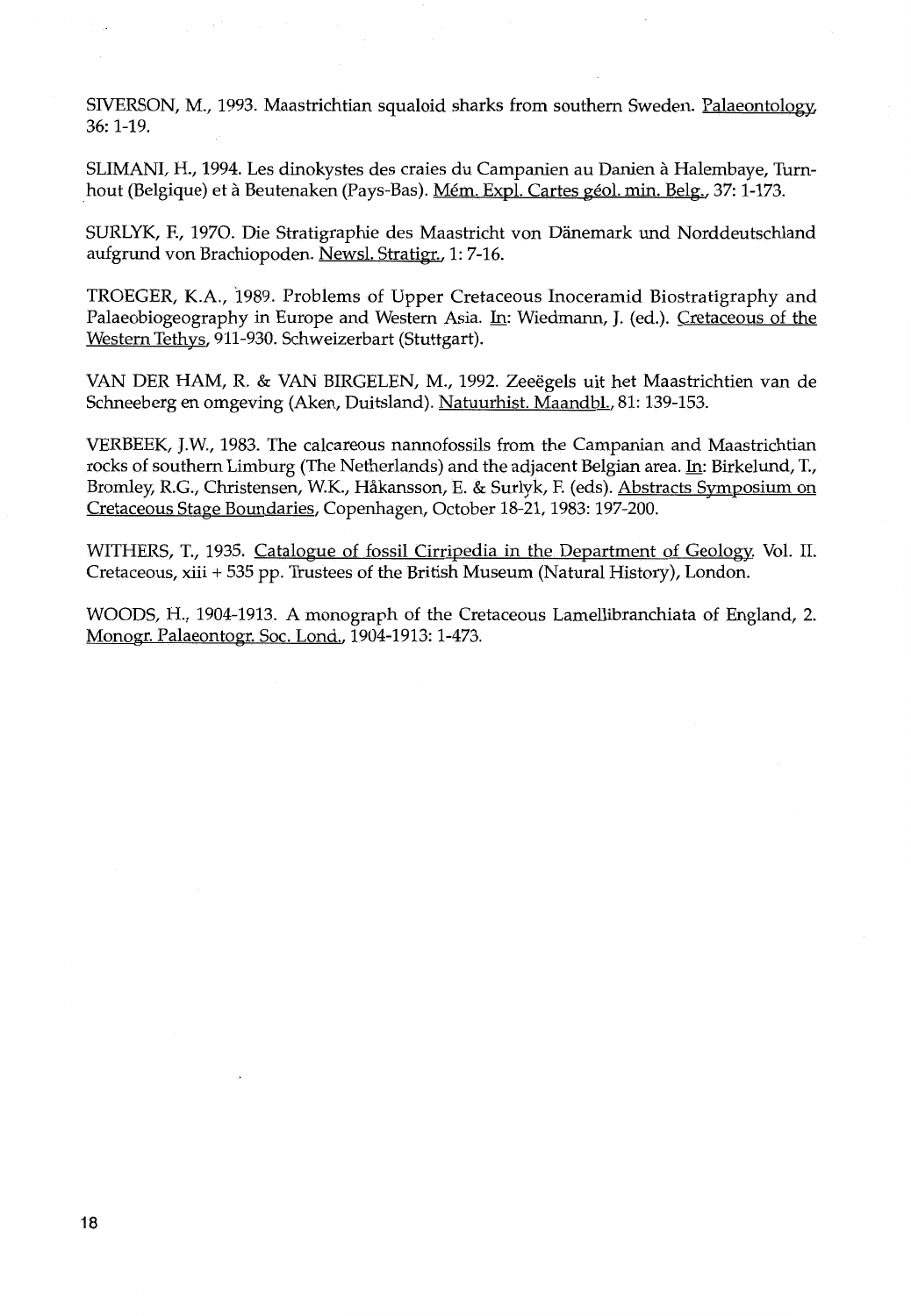

Figure 2. -Log of the section exposed (Gulpen Formation, Vijlen Member) at Altembroeck, showing lithologic units, Bm and Gc levels, as well as position of both kinds of samples (see text). After sampling, the part below levels Bml/BmO was covered.